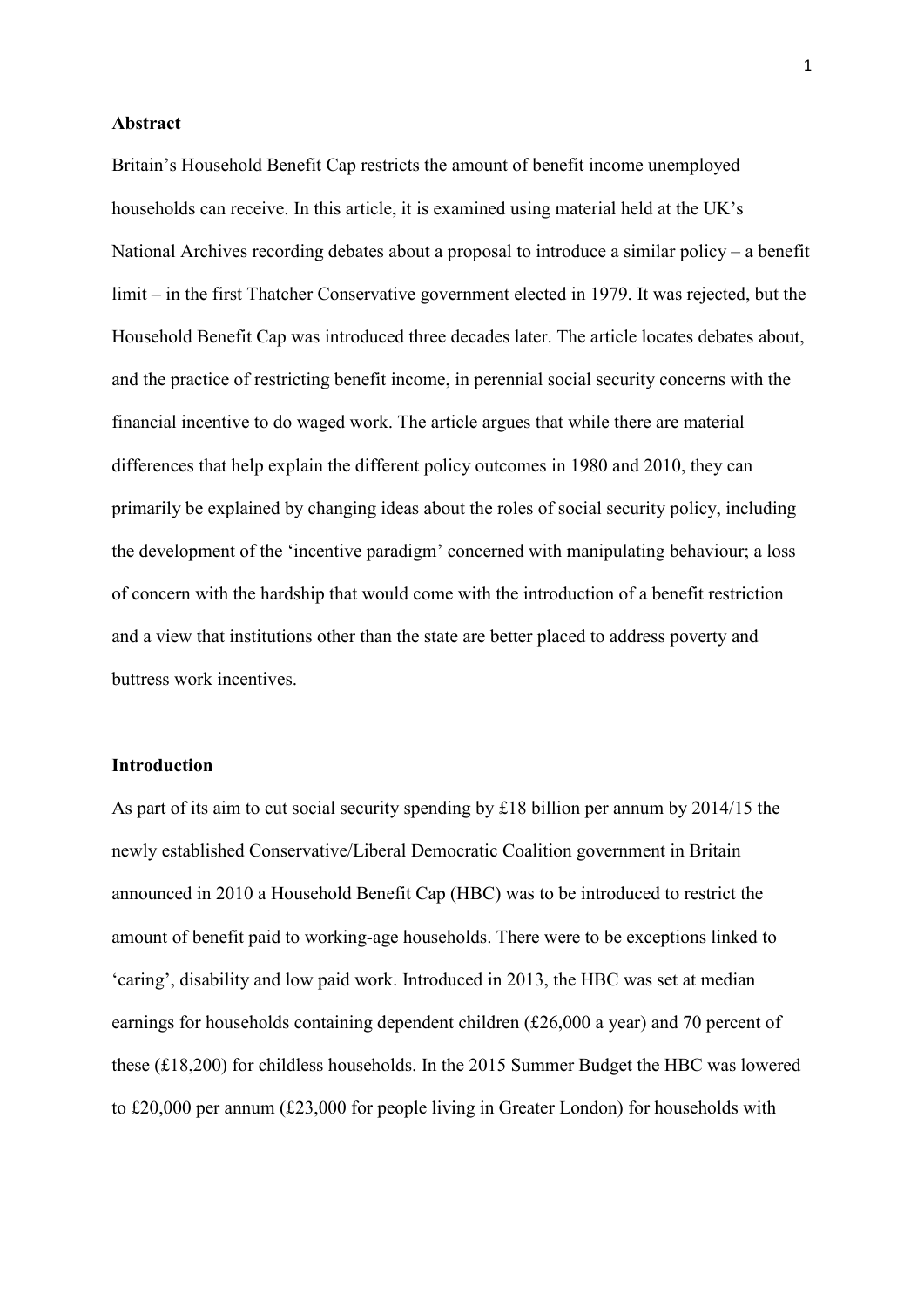dependent children and £13,400 (£15,410 for Greater London) for childless households (Kennedy *et. al*, 2016).

The literature examining the HBC focuses upon ways in which it discriminates against, and impacts upon, particular geographies and social groups (Beatty and Fothergill, 2014; Hamnett, 2014; Hollingsworth, 2015; Palmer, 2015; Simpson, 2017; Lammasniem, 2019). This literature associates the HBC with post-2010 'austerity', thereby linking benefit restrictions to periods when anti-social welfare sentiments have framed social security policy and to right-wing governments. Restricting benefit income, however, is not just something associated with 'austerity' and the political right. Various countries, with governments of different political persuasions have limits to benefit income (Esser *et al*., 2013). Furthermore, in Britain, there have been different forms of limits on poverty relief incomes over a long period of time. Poor relief, for example, often oscillated with changing local wages (Grover, 20[1](#page-1-0)6), while the Wage Stop<sup>1</sup> operated between the 1930s and 1970s. It restricted social assistance to what recipients might be expected to earn if they were in work. It was introduced by a National government and survived Conservative, Labour and Coalition governments. The HBC, therefore, represents a new approach to an old dilemma: how to provide financial support for unemployed people while not eroding the financial incentive for people to do waged work.

<span id="page-1-0"></span> <sup>1</sup> The Wage Stop was introduced when the Unemployment Assistance Board was formed in 1935. It was argued it would ensure 'fairness' between income poor people who were in and out of full-time waged work. People in such work were unable to claim financial support, even if their wages were below benefit levels, while those people who were out of work might be entitled to benefits similar in level to, or higher than, wages they might earn. This was later to be described as the 'principle of "equal misery"' (*The Wage Stop. A Reappraisal*, Supplementary Benefits Commission, April 1974, NA AST/36/1439). It was also argued that the Wage Stop was required to ensure a financial incentive for people to do waged work in what was a 1930s restatement of the poor law doctrine of 'less eligibility' – that the 'situation [of the pauper] on the whole shall not be made really or apparently so eligible as the situation of the independent labourer of the lowest class.' (Checkland and Checkland, 1974, p. 335)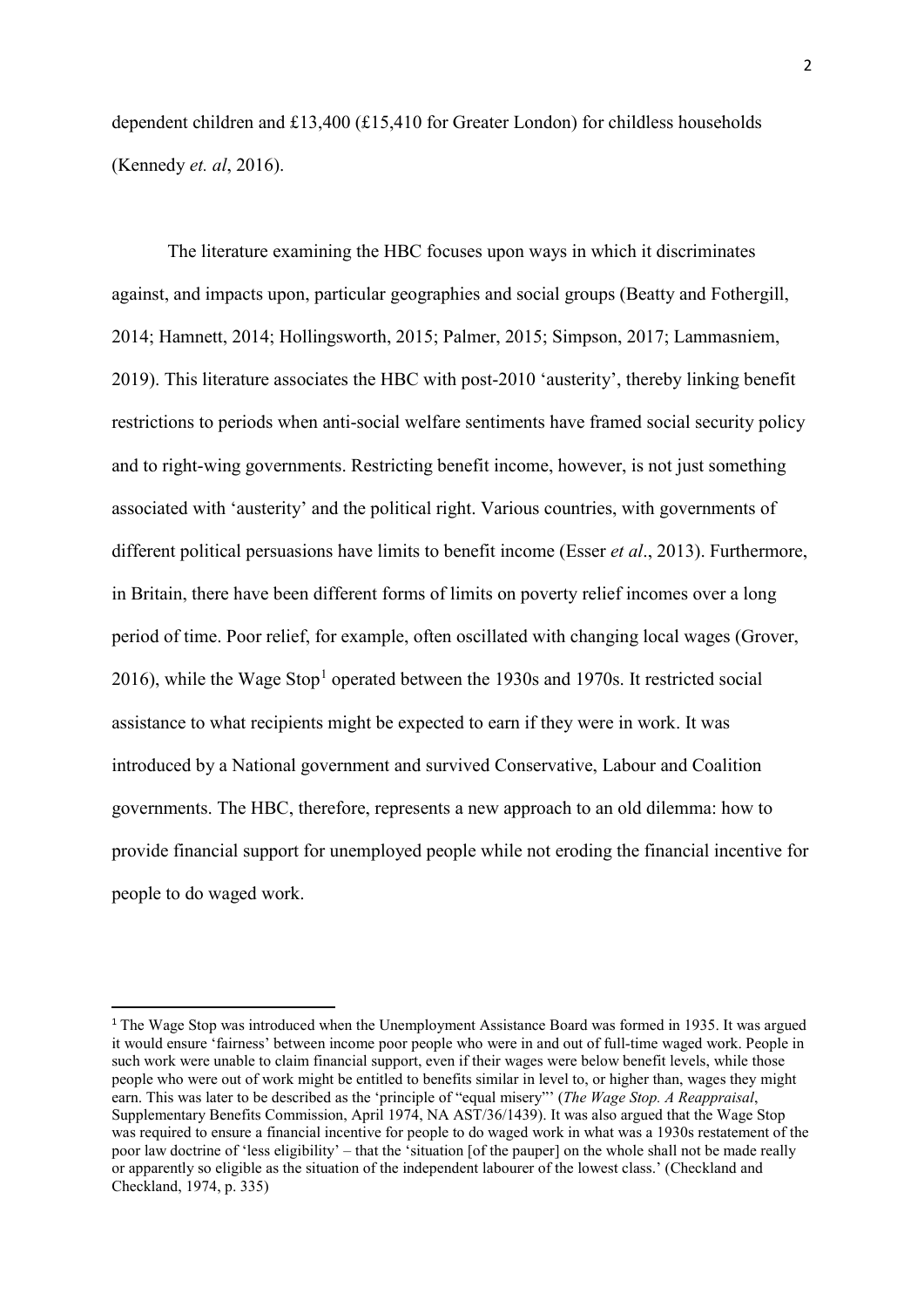In this article the development of the HBC is understood with reference to consideration in the first Thatcher government of the introduction of what was variously described as a 'benefit cut-off', 'benefit limit' (used in this article) and 'total income limit'. It was not introduced. The author examined 70 files at the UK's National Archives identified through keyword searches, including 'Wage Stop', 'benefit limit', 'total income limit' and combinations of 'work', 'incentives', 'disincentives', 'assistance', 'benefit' and 'social security'. The searches were limited by date parameters of 1920 and 1990. The files examined included cabinet minutes and papers, and correspondence between ministers and between them and the prime minister (the records of the 'core executive') and 'lower level' records of various government departments and its agencies, primarily the then Department of Health and Social Security, HM Treasury and the Supplementary Benefits Commission  $(SBC).<sup>2</sup>$  $(SBC).<sup>2</sup>$  $(SBC).<sup>2</sup>$ 

#### **Social security policy and work incentives**

 $\overline{\phantom{a}}$ 

At the centre of social security policy for working age people is a perceived policy contradiction; that if the needs of people who are not in waged work are relieved, they will be disincentivised from taking waged work when it is available or incentivised to leave work for unemployment (Grover, 2016). Work incentives have been the focus of a range of policyrelated literature, including that concerned with social security policy (including Whiteford and Millar, 1994; Walker, 1998; Benda et al., 2020); labour market economics (for example, Maki and Spindler, 1975, 1979; Atkinson and Fleming, 1978; Kay, Norris and Warren, 1980; Britton, 1997) and that concerned with relationships between social policy and capitalist imperatives (for instance, Offe, 1984; Novak, 1988). While being embedded in different

<span id="page-2-0"></span><sup>&</sup>lt;sup>2</sup> An arms-length government body responsible for administering Supplementary Benefit, introduced in 1966 as Britain's social assistance scheme, replacing National Assistance.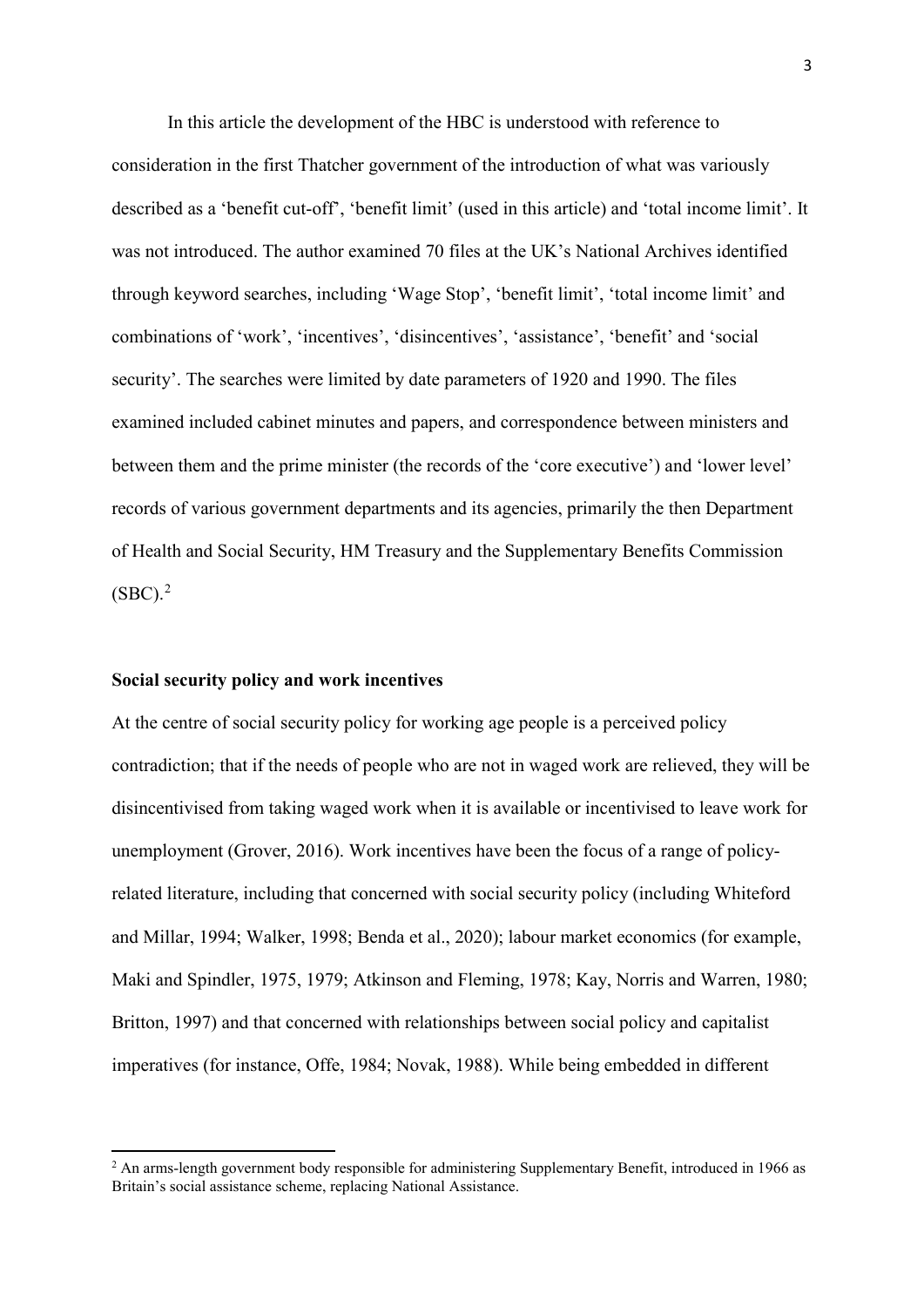intellectual traditions, what unites these literatures is a concern with how social policy, and more specifically social security policy, might act to encourage or discourage people to commodify, to sell, their labour power.

This is clearly articulated in Penna and O'Brien's (1998, p. 66) observation that the capitalist state ensures labour power is a 'commodity to be exchanged in a competitive economic system'. The most important way in which it does this is via defining who, and when and under what conditions they, can claim to be legitimately outside of labour markets (Offe, 1984). There are various means through which states might do this, for instance, via what Clasen and Clegg (2007) describe as the 'levels' and 'levers' of conditionality and, more importantly for the purposes of this article, the level at which benefits are set. While, as work on policy (Grover, 2016) and public attitudes (Hudson et. al., 2017) suggests, concern with work incentives is long-standing, it is possible to argue that in recent decades it has become particularly important. Drawing upon van der Veen and Trommell (1999), for example, Wright (2013, p. 319) frames developments in 'welfare to work' policies since the 1990s by the idea of the "'incentive paradigm'… which views behaviour as driven overwhelmingly by individual economic gain' and is central to contemporary activation policies. As Dinan (2019, p. 4) argues, such activation may be introduced 'by merely reducing benefit generosity'. Such an approach to cutting the value of benefits has the theoretical impact of increasing the costs of waged work inactivity and, in an ideal-typical sense, can be described as being a 'negative' (Bonoli, 2010), 'defensive' (Torfing, 1999) and/or 'liberal' (Barbier, 2004) approach to activation-related policies. As Hussain *et al.* (2020) note in their analysis of racialised differences in benefit levels in Denmark, that lower benefit levels operate on the premise that they intensify job search activity and to reduce opportunities for claimants to be too selective in their choice of work. They do this by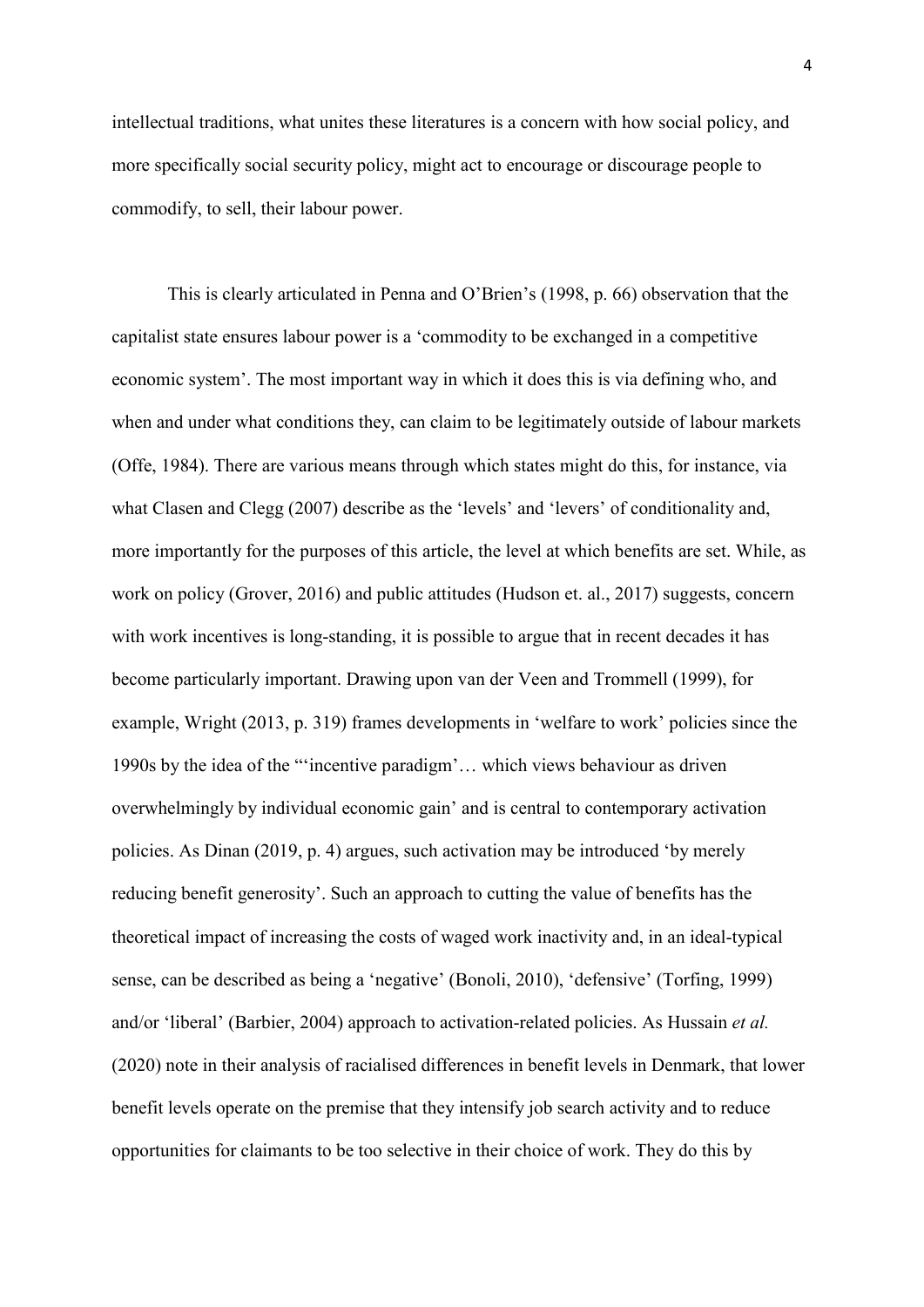impoverishing people, an issue that in Britain has been central to debates about, and the practice of, limiting benefit income.

# **An aborted benefit limit**

The 1979 Conservative Party's election manifesto noted that if elected a Conservative government would 'restore the incentive to work'. [3](#page-4-0) While it primarily argued this would involve cuts to income tax, when in power it soon became apparent that the first Thatcher government was also concerned with the intersection between wage and benefit levels. This should not be surprising for at least three reasons. First, externally there was concern with the issue of the duration of unemployment and explanations of it (Norris (1978a, 1978b). 'Voluntary unemployment' and work incentives were central to such concerns. Vocal backbench MP, Ralph Howell, economists and analysts, and pressure groups and the Trade Union Congress were in various ways questioning how the social security system affected financial incentives to do waged work (for example, Maki and Spindler, 1975, 1979; Howell, 1976; Atkinson and Fleming, 1978; Kay, Norris and Warren, 1980; Nickell, 1980).

Second, within the institutions of social security there was interest in work incentive issues. So, for instance, in the context of increasing unemployment and a belief among local office staff that a 'good number of Supp Ben [Supplementary Benefit] claimants are better off on benefit than in such work<sup>3[4](#page-4-1)</sup> in 1975 the SBC felt a need to inform senior staff of the point at which it financially paid unemployed people to be in work. Then in 1978 the DHSS commissioned a longitudinal cohort survey of unemployed men that, in part, was to examine work incentives (Clark, 1978).

**.** 

<span id="page-4-0"></span><sup>3</sup> https://www.margaretthatcher.org/document/110858.

<span id="page-4-1"></span><sup>4</sup> Note from the SBC to the Assistant Controllers and Assistant Regional Controllers, 16/10/1975, NA AST/36/1441.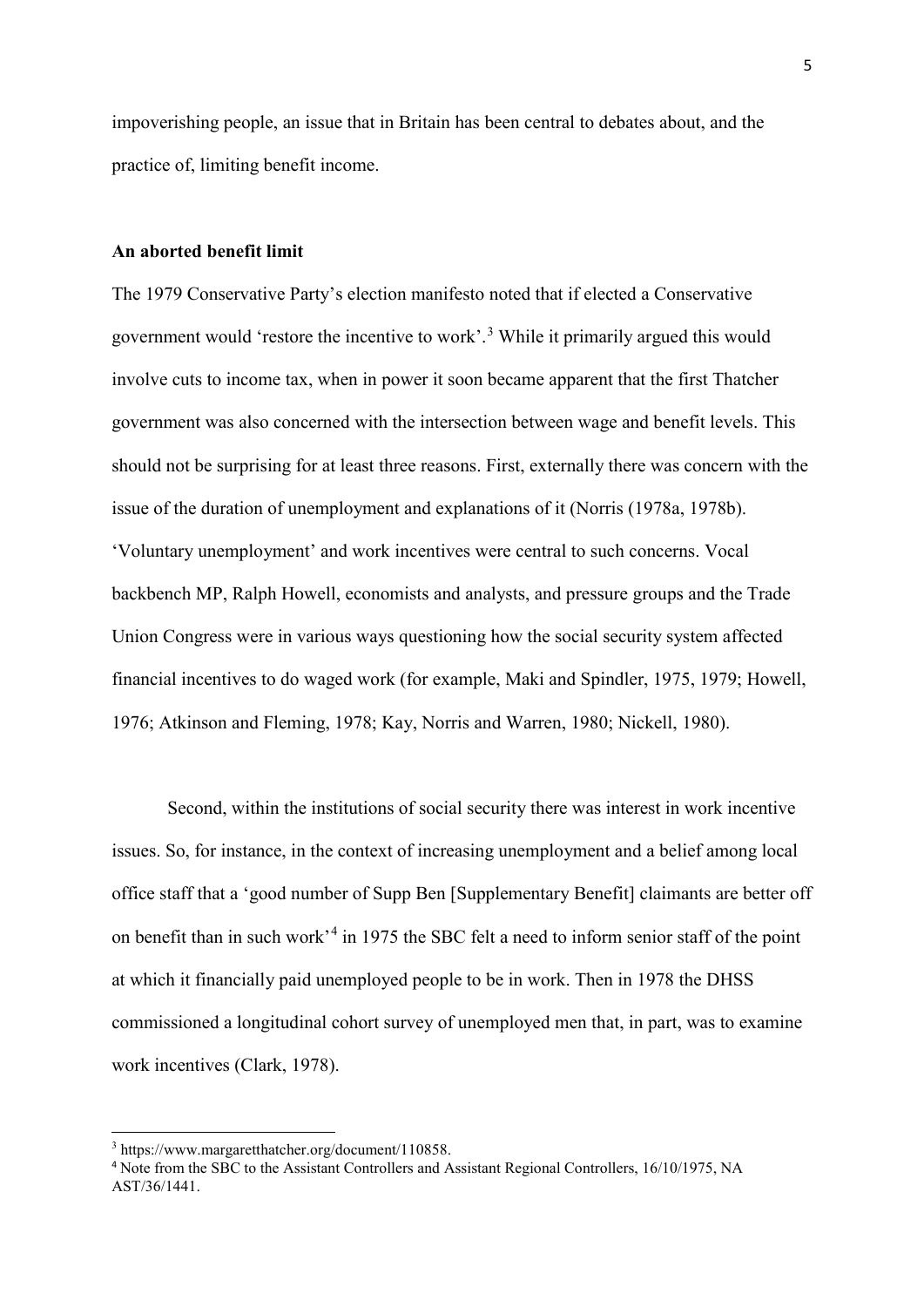Third, work incentives had been a longer-term concern of the Conservative Party. The 1970-74 Heath-led Conservative government, for example, introduced as a work incentive measure the first-ever means-tested benefit (Family Income Supplement (FIS)) in Britain solely for people in full-time work. It was a consequence of concerns raised in the 1960s about families (thought to be 140,000) whose in-work incomes was estimated to be below their social assistance entitlement (Ministry of Social Security, 1967) and which the 1964- 1970 Labour government was argued to have failed in policy terms (Banting, 1979). By 1979, however, the politics of work incentives had changed. The Heath government was informed by One Nation Conservatism, the 1979 Thatcher government by neoliberalism, which suggested the economic dilemmas Britain faced could be explained by state-induced passivity and 'dependency' (Hickson, 2010). In this context, the work incentive issue confirmed the folly of state intervention, a theme that framed discussions of the possible introduction of a benefit limit in 1980.

The idea was first raised in discussions about the possible abolition of the Earnings-Related Supplement to social insurance benefits. [5](#page-5-0) Howe was asked by the influential Ministerial Committee for Economic Policy (E Committee) to arrange a study of factors affecting work incentives.[6](#page-5-1) This was conducted by the Ad Hoc Committee on Work Incentives and Income Compression. Its report argued it was empirically difficult to establish the 'precise scale and shape of the in work, out of work and poverty trap problems'.

<span id="page-5-0"></span> <sup>5</sup> Introduced in 1966, earnings related supplements were informed by social justice-related arguments about the relief of need and arguments about labour market efficiency – that higher benefits would enable better paid workers to seek work more suited to their skills, rather than taking the first available job because of a reduction in their income caused by unemployment (Micklewright, 1989).

<span id="page-5-1"></span><sup>6</sup> *Cabinet Conclusions CC(79)18*, 25/10/1979, NA CAB/128/66/18.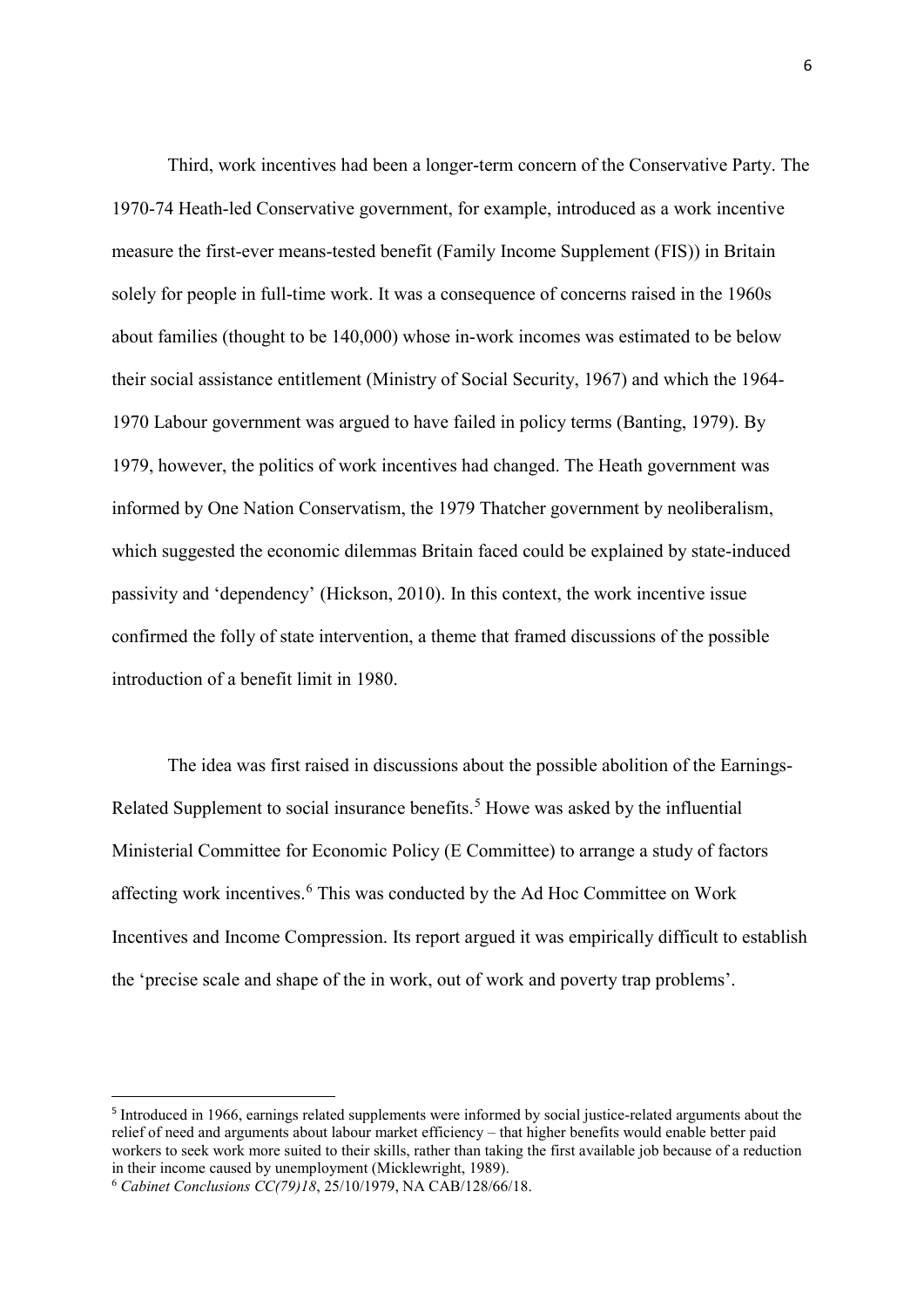Nevertheless, Howe believed the 'problems certainly exist'.<sup>[7](#page-6-0)</sup> He accepted the Committee's view that the incentive to work (the in work/out of work problem) was more important than poverty trap, but argued its analysis was lacking because it:

...underrates the inherent unattractiveness of working as against not working, and the need for substantial income differentials. This combination both encourages and provides an opportunity for a person to stay at home, operate as his [sic] own master and forgo the constraints and aggravation of taking formal employment.<sup>[8](#page-6-1)</sup>

Howe's argument was informed by his belief, set out some two decades earlier, in "a 'neoliberal' Conservative approach to the welfare state" (Page, 2015, p. 64). Page (2015) argues, Howe rejected the tenets of social democracy in favour of free market provision and solutions, including freedom of individuals from state intervention, self-help and selective social welfare provision for those 'whose need could not be questioned' (Hillman and Clarke, 1988, p. 45). Benthamite in tone, Howe's analysis can be understood as being part of the 'negative' traditions in activation-type policies, for, he argued, 'above all' was the issue of the amount of benefit payable to people outside of work.<sup>[9](#page-6-2)</sup> 'The relative benefits the nonworker can receive compared with in work incomes', Howe went on, contributed to the 'imbalance in our society which lies behind much of our present economic trouble.'<sup>[10](#page-6-3)</sup> This included a shrinking GDP and, perhaps more importantly, stagflation, to which it was thought benefit levels were contributing by increasing unemployment and fuelling wage inflation.<sup>[11](#page-6-4)</sup>

<span id="page-6-0"></span> <sup>7</sup> *Incentives for Low paid. Memorandum by the Chancellor of the Exchequer*, 15/2/1980, para. 2, NA CAB/134/4444.

<span id="page-6-2"></span><span id="page-6-1"></span><sup>8</sup> *Incentives for Low paid. Memorandum by the Chancellor of the Exchequer*, para 3, NA CAB/134/4444. <sup>9</sup> *Incentives for Low paid. Memorandum by the Chancellor of the Exchequer*, 15/2/1980, para. 5, NA CAB/134/4444.

<span id="page-6-3"></span><sup>&</sup>lt;sup>10</sup> Incentives for Low paid. Memorandum by the Chancellor of the Exchequer, 15/21980, paras. 5 and 6, NA CAB/134/4444.

<span id="page-6-4"></span><sup>11</sup> *Work Incentives for the lower paid. Report by officials*, paras. 10 and 13, NA CAB/134/4444.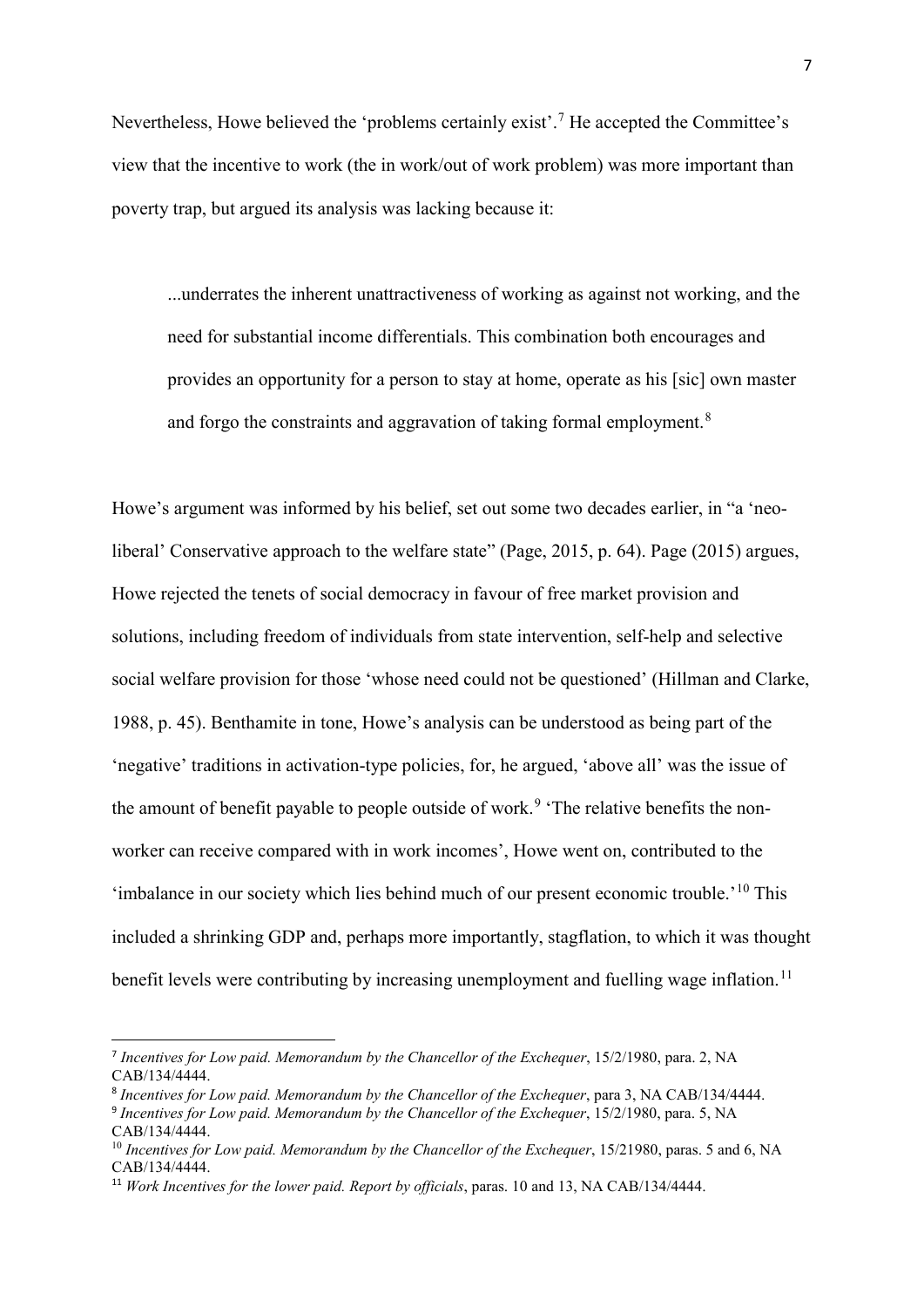In the immediate future this 'trouble' could be partly addressed by 'examin[ing] again the possibility of cut-off or Wage Stop arrangements.'[12](#page-7-0) Acknowledging that such a move would be potentially contentious, Howe nevertheless argued that it was 'offensive to many people to see a man out of work who, simply due to the fact that he has a large family, is collecting – untaxed – any reasonable proportion of a national average wage.<sup> $13$ </sup> In addition to gendered assumptions about male 'breadwinning', the implication was that the main concern of social security should not be the 'needs' of families (defined by the number of people in them), but how their benefit income compared to average wages.

Howe was asked by E Committee to arrange for officials to examine the 'possibility of imposing some kind of cut off on the size of benefit payments.'[14](#page-7-2) In the meantime, he wanted to announce in the rapidly approaching 1980 Budget that such a limit would be forthcoming. Opposition from the Department of Health and Social Security (DHSS) and the SBC deterred him from doing this and helped establish reservations that meant the idea of a benefit limit would soon be aborted.

Given the abolition of the Wage Stop only five years earlier,  $15$  one of the main concerns was how the introduction of such a limit would be perceived. The Treasury was

 $\overline{\phantom{a}}$ 

<span id="page-7-0"></span><sup>&</sup>lt;sup>12</sup> Incentives for Low paid. Memorandum by the Chancellor of the Exchequer, 15/2/1980, para. 7(c)(iii), NA CAB/134/4444.

<span id="page-7-1"></span><sup>&</sup>lt;sup>13</sup> Incentives for Low paid. Memorandum by the Chancellor of the Exchequer, 15/2/1980, para. 7(c)(iii), NA CAB/134/4444.

<span id="page-7-2"></span><sup>14</sup> Internal Memo, HM Treasury, 12/3/1980, NA T/227/5264.

<span id="page-7-3"></span><sup>&</sup>lt;sup>15</sup> The abolition of the Wage Stop was informed by policy concerns with its complexity at a time when its use was falling (*The Wage Stop and the Future Development of Social Security Benefits*, NA AST/36/1441), and by the social justice concerns of Minister of State for Social Security, Brian O'Malley. 'I do not think', he told Secretary of State for Health and Social Services, Barbara Castle, 'we can continue to operate a system which keeps some children in large families below their supplementary benefit scale rates.' (O'Malley to Castle, 26/6/1974, NA AST/36/1441). He noted there were 'strong humanitarian grounds for lifting the extra burden from the very small remaining group of hard-pressed families'. Protecting social assistance from 'abuse', O'Malley argued, should not fall on those families. (O'Malley to Chief Secretary to the Treasury, October, 1974, NA AST/36/1441).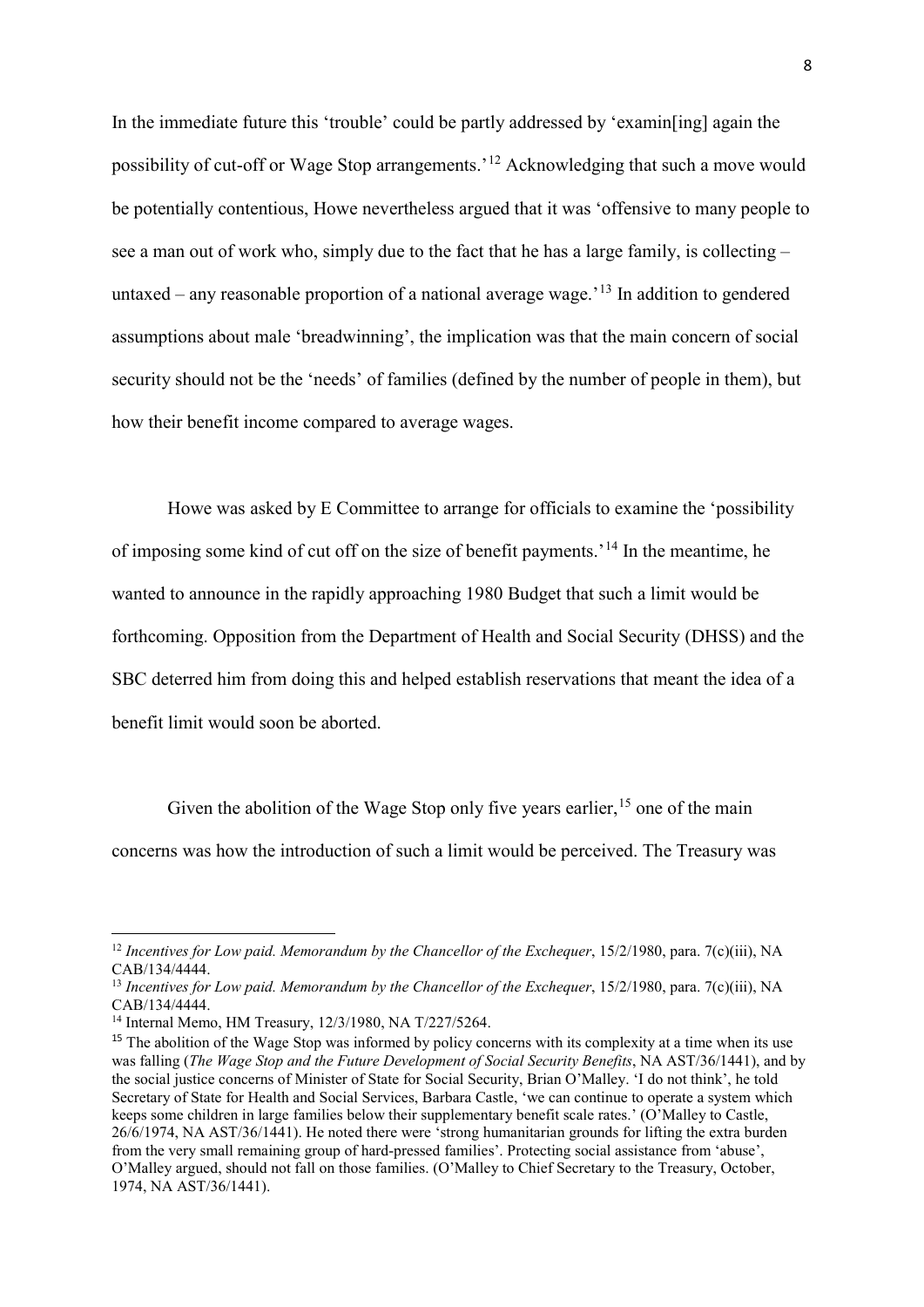warned it was under-estimating how politically controversial a new benefit restriction would be. Patrick Jenkin (Secretary of State for Social Services), for instance, argued a new benefit limit would 'offer a slogan to our critics' and questioned whether the Conservatives wanted to be 'branded as the Party that reintroduced the detested wage stop?'<sup>[16](#page-8-0)</sup> Public opposition to a benefit limit would come from the SBC. Although it had not been the most enthusiastic supporter of the Wage Stop's abolition in  $1975$ ,<sup>[17](#page-8-1)</sup> the Treasury was told, it was almost 'certain to oppose such a proposal strongly and publicly.'[18](#page-8-2)

Jenkin also thought plans for social security that had already been agreed in Cabinet and were to be included in two 1980 social security acts were controversial enough. He noted: 'No Government has previously attempted to either remove benefit, or to reduce their value; and we shall be doing both at once.'[19](#page-8-3) And with the addition of a benefit limit, Jenkin also thought it would be impossible to resist calls for the development of hardship provision, which would be difficult to implement because of a 'squeeze' in DHSS worker numbers,  $20$ part of the first Thatcher government's desire to 'roll back' the state.

Officials worked up three possible models of a benefit limit: a 'cut-off' set at a proportion of average earnings; one related to households' circumstances and a compromise between the two, an approach that used average earnings, but which was also adjusted for

<u>.</u>

<span id="page-8-0"></span><sup>&</sup>lt;sup>16</sup> Patrick Jenkin to Geoffrey Howe, 14/3/1980 (NA BN/13/605).

<span id="page-8-1"></span> $17$  In 1974 it was split on whether the Wage Stop should be abolished. Some SBC members thought supplementary benefit 'should not discriminate against families who had the misfortune to have lower income from the wage-earner's employment than their supplementary benefit requirements.' Others felt the Wage Stop was a 'regrettable but necessary reflection of the fact that many people were unable to earn as much as their supplementary benefit entitlement, particularly if they had a large family.' (*The wage stop and the future development of social security benefits,* NA AST/36/1441)

<span id="page-8-2"></span> $18$  SBC to the Treasury,  $13/3/1980$ , NA BN/13/605.

<span id="page-8-3"></span><sup>&</sup>lt;sup>19</sup> Jenkin to Howe, 14/3/1980, NA BN/13/605. The two 1980 social security acts restricted increases in longterm benefits (pensions and disability benefits) to prices only (previously it was the higher of prices or wages); reduced by five percentage points increases in short-term benefits; abolished earnings-related supplements for social insurance benefits, and restricted strikers' families' benefits.

<span id="page-8-4"></span><sup>20</sup> SBC to the Treasury, 13/3/1980, NA BN/13/605.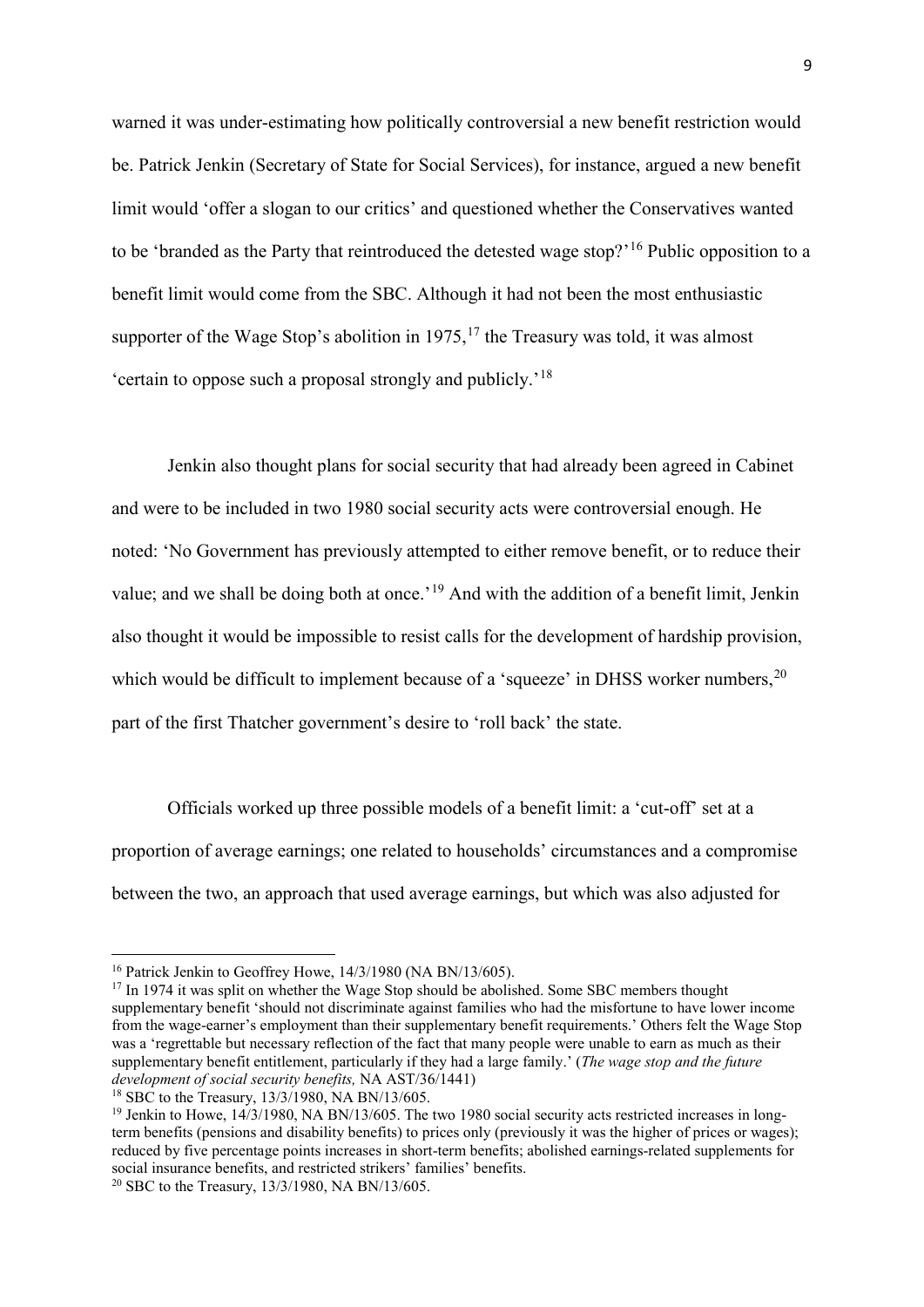family circumstances.<sup>[21](#page-9-0)</sup> Officials had sought 'a solution which would be both simple to administer and fair to the beneficiary.' Such issues were acknowledged as being in conflict – 'a simple scheme may be arbitrary in its effects and no solution is free from administrative difficulty.<sup>'[22](#page-9-1)</sup> The proposed schemes would be problematic, albeit for different reasons.

Relating social assistance to average earnings meant recipients would 'be seen to be receiving a lower income than the generality of those in work.' Such a limit had the administrative advantage of being simple to apply, and was said to have the advantage of being similar to the operation of labour markets: 'Like earnings levels, there would be no variation according to individual or family circumstances.<sup>[23](#page-9-2)</sup> The lack of relationship to individual circumstances, however, was also its main difficulty. It would not be 'individually fair', but could be justified on the basis that a benefit payment higher than the given proportion of the average wage 'would be wrong because it undermines work incentives.'[24](#page-9-3) Officials acknowledged such an approach would particularly impact upon households containing 'large' families. It would, therefore, 'undoubtedly cause hardship'<sup>[25](#page-9-4)</sup> and would be criticised as being 'anti-family'. [26](#page-9-5)

Linking the benefit limit to individual circumstances did not have such disadvantages as it was more likely to affect childless households. In addition, such an approach would be administratively fairer, but more expensive, as it would be more complex to administer and open to greater scrutiny through appeals.<sup>[27](#page-9-6)</sup> The compromise position of starting with average

<span id="page-9-0"></span><sup>&</sup>lt;sup>21</sup> Internal Treasury memo to Chancellor of the Exchequer,  $4/7/1980$ , NA T $/227/5264$ .

<span id="page-9-1"></span><sup>22</sup> *Benefit Limit. Report by Officials*, July 1980, para. 6, NA T/227/5264.

<span id="page-9-2"></span><sup>23</sup> *Benefit Limit. Report by Officials*, July 1980, para. 12(a), NA T/227/5264.

<span id="page-9-3"></span><sup>24</sup> *Benefit Limit. Report by Officials*, July 1980, para. 14, NA T/227/5264.

<span id="page-9-4"></span><sup>&</sup>lt;sup>25</sup> Internal note to Chancellor of the Exchequer,  $4/7/1980$ , NA T/227/5264.

<span id="page-9-5"></span><sup>26</sup> *Benefit Limit. Report by Officials*, July 1980, para. 13(b), NA T/227/5264.

<span id="page-9-6"></span><sup>&</sup>lt;sup>27</sup> Internal note to Chancellor of the Exchequer,  $4/7/1980$ , NA T $/227/5264$ .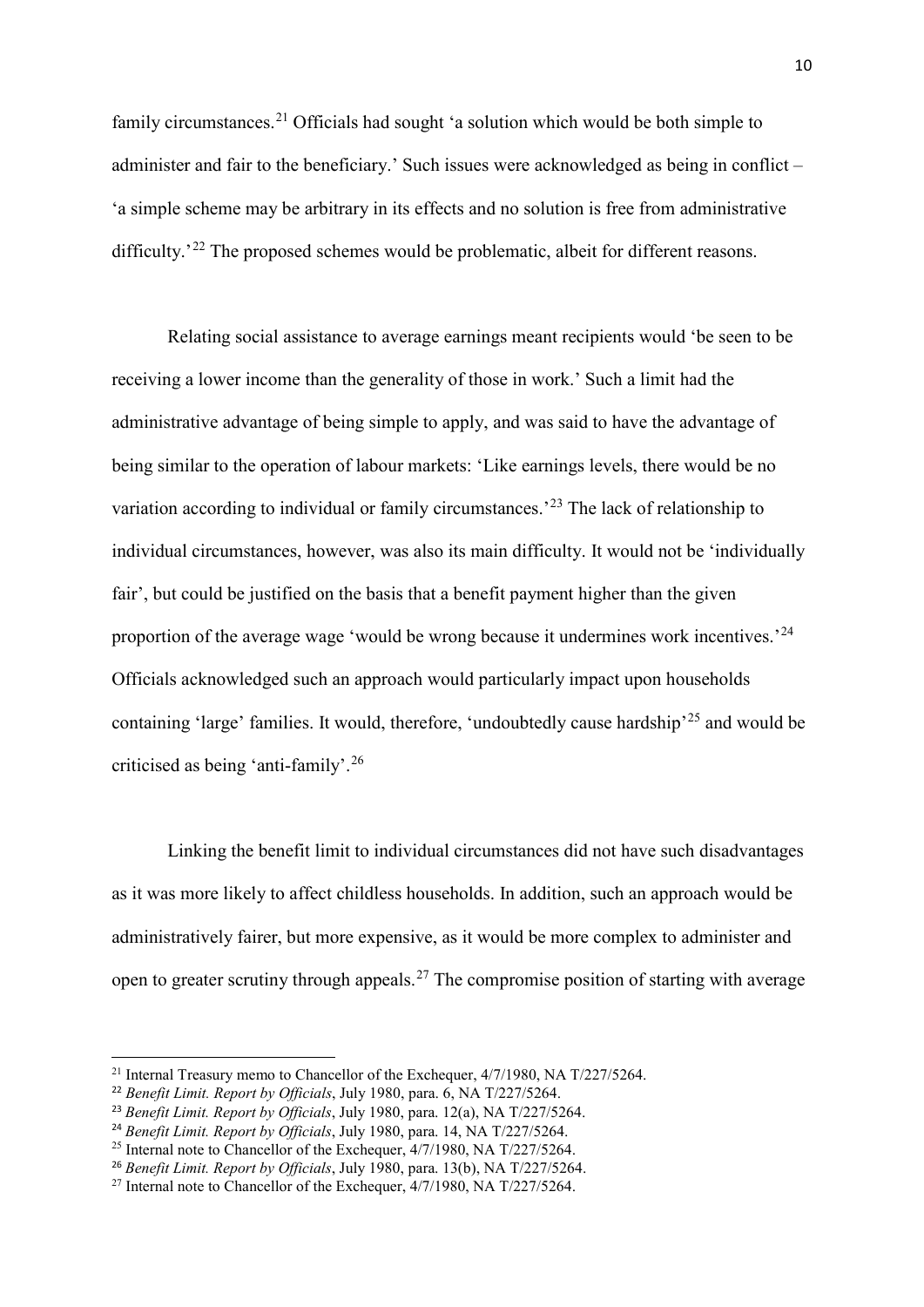earnings and then adjusting the restriction to family size had the advantages and disadvantages of both, although in watered-down forms.

Overall, the report outlining the three proposals suggested concern with work incentives was more an issue of policy presentation and the principles to which social assistance might adhere, than addressing a particularly large problem. It was estimated that a benefit limit set at 100 percent of average earning would affect under 500 households; 12,000 households at 50 percent of average earnings and  $90,000$  households at 40 percent.<sup>[28](#page-10-0)</sup> The gross number of households, however, was a poor measure of potential effectiveness, for many of those households that would be affected by a benefit limit would not have been those targeted by it. If, for example, the benefit limit was set at 40 percent of median income it was estimated 80 percent of those affected would not have had an out-of-work income higher than their expected in-work income.[29](#page-10-1) Such households would be having their benefit restricted for no work incentive reason.

While some at the Treasury supported limiting social assistance to average wages and then adjusting for family size,  $30$  the Chancellor of the Exchequer was no longer convinced of a benefit limit's efficacy. Howe informed Margaret Thatcher that the 'options would be attacked as unfair and discriminatory and would require additional staff.' In this context, he argued, the 'rationale for a scheme of this kind – that it would have a broad psychological effect in helping incentives across the board – is insufficiently strong for us to act at this stage.<sup>[31](#page-10-3)</sup> To avoid the difficulties associated with the suggested benefit limit models, Howe's view was something broader was required than adjusting the benefit incomes of a limited

**.** 

<span id="page-10-0"></span><sup>28</sup> *Benefit Limit. Report by Officials*, July 1980, para. 15, NA T/227/5264.

<span id="page-10-1"></span><sup>29</sup> *Benefit Limit. Report by Officials*, July 1980, para. 11, NA T/227/5264.

<span id="page-10-2"></span><sup>&</sup>lt;sup>30</sup> Internal HM Treasury memo to Chancellor of the Exchequer, 4/7/1980, NA T/227/5264.

<span id="page-10-3"></span><sup>31</sup> Howe to Thatcher, 15/7/1980, NA PREM/19/1637.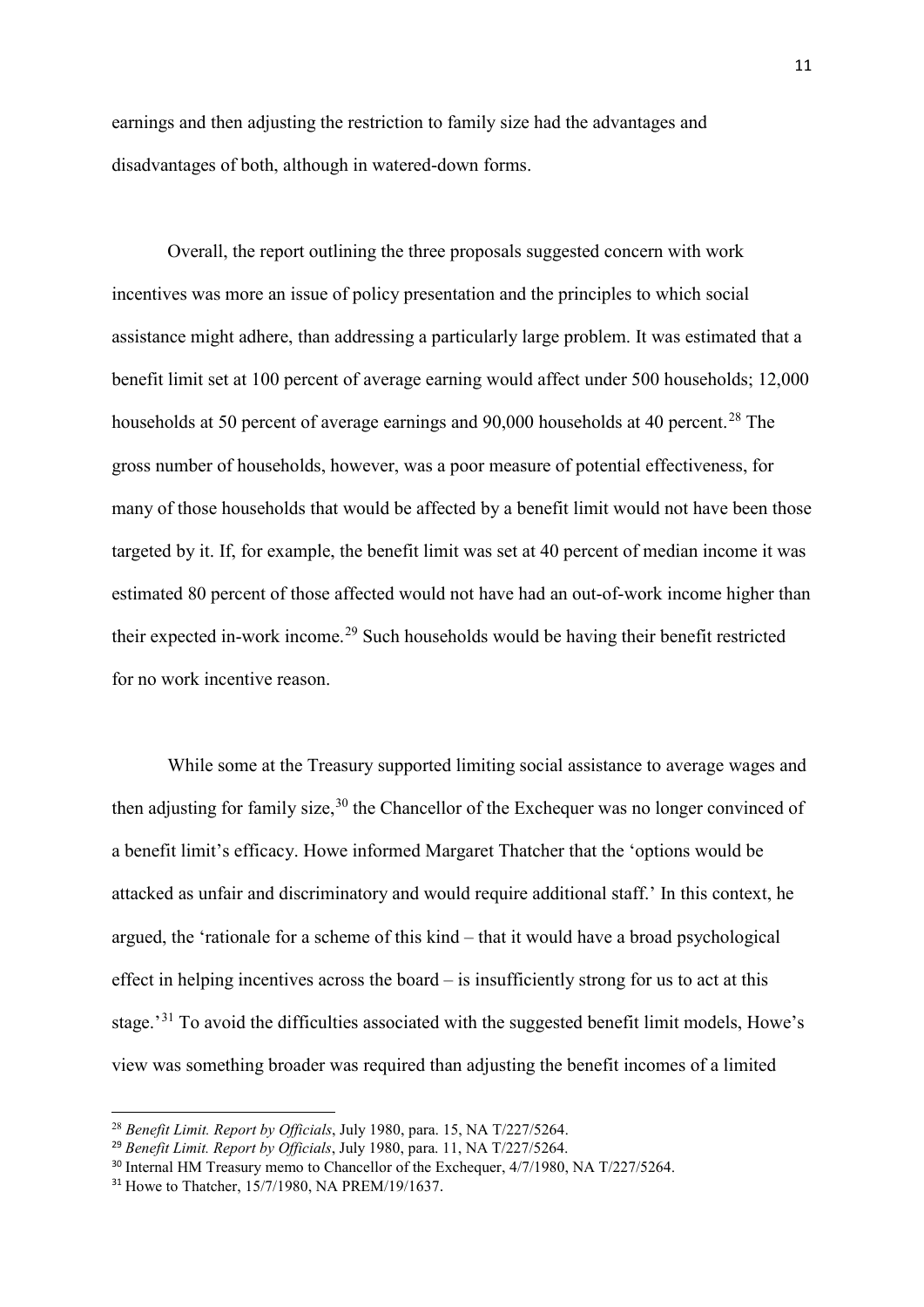number of recipients. He thought action was required to reduce levels of Supplementary Benefit, for instance, by restricting annual increases (as the 1980 social security acts had started) and holding back increases in the Supplementary Benefit children's scales rates.<sup>[32](#page-11-0)</sup> Jenkin was scathing of this idea. He pointed to the 1979 Conservative manifesto's pledge to provide 'more effective help to those in greatest need.' He warned: 'We ought not to give our opponents any room to challenge our record on this score.' [33](#page-11-1)

Howe suggested the introduction of a benefit limit should be revisited in the autumn of 1980, but it never was. While the idea of restricting benefit income was not pursued, concerns with work incentives continued in the context of the Fowler review of social security policy in which the focus was upon increasing in-work incomes through selective wage supplements (the replacement of FIS by the more generous Family Credit). While consideration of a benefit limit was an expression of long-standing concerns with work incentives, its introduction in 1980 was resisted by the DHSS, reflecting Lister's (1991) observation that the Treasury did not have everything their own way in 1980s social security provision, and was defeated by political concerns with its potential presentation and impacts upon families whose main income was social security benefits. In this context, further reducing the out-of-work income of the poorest households was thought to be politically unwise in the context of already agreed legislation that was later to be described as the 'great welfare chainsaw massacre' because it demonstrated that 'benefits may not constantly expand, and that gains previously extended may be lost' (Mesher, 1981, p. 126).

<span id="page-11-0"></span><sup>32</sup> Internal note, HM Treasury, 7/7/1980, NA T/227/5264.

<span id="page-11-1"></span><sup>33</sup> Jenkin to Thatcher, 25/7/1980, NA PREM/19/1637.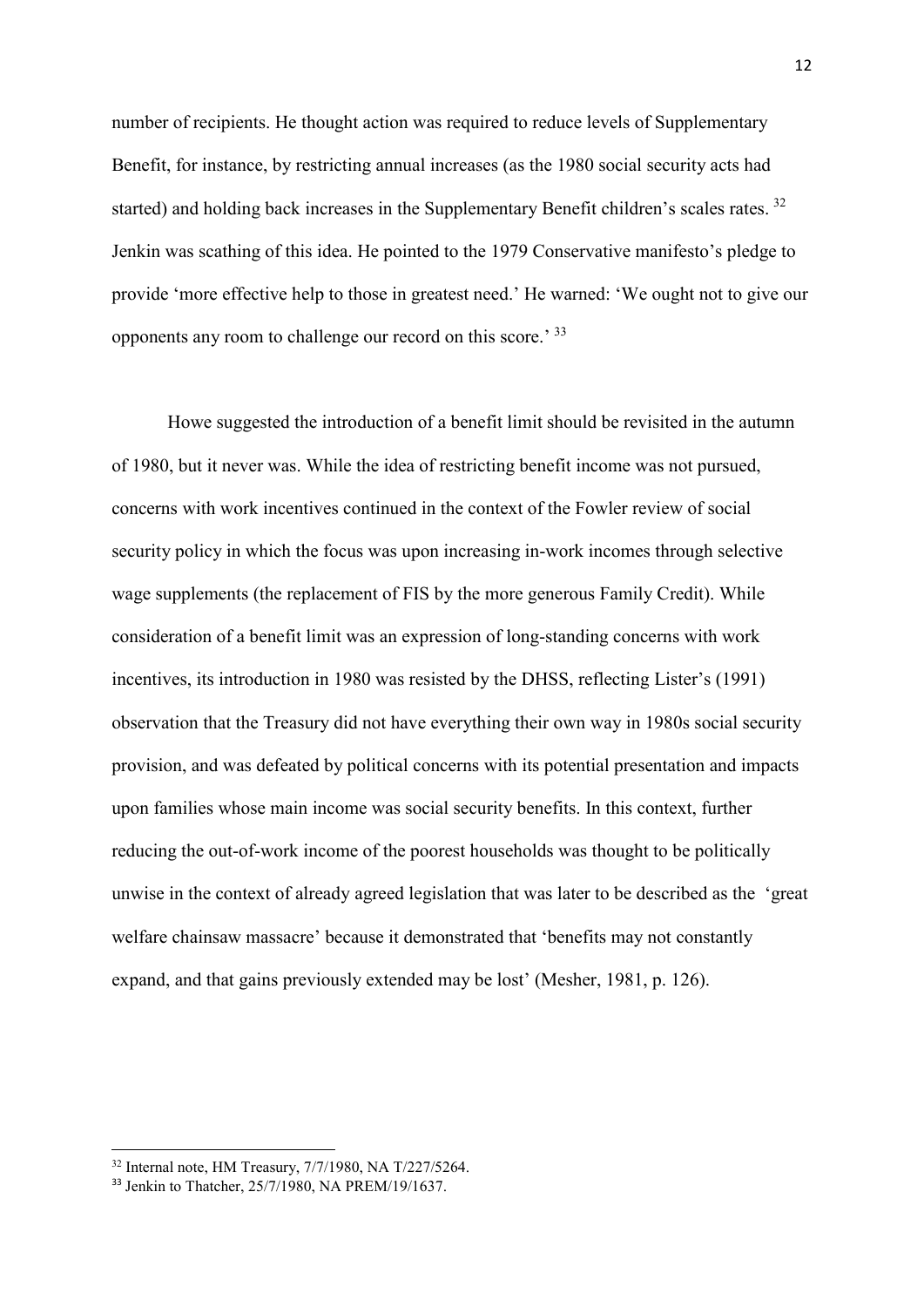Underpinning these concerns was a changing nature of social security provision in Britain. A review of social assistance in the mid-1970s (DHSS, 1978) had recognised a need for simplification of social assistance in the context of its mass role in social security provision, a role that would only be expanded by the changes announced to national insurance benefits in the 1980 social security acts. These changes would increase the number of claimants reliant upon means-tested benefits, thereby reinforcing both the need for simplification and the Conservatives pledge to support those most in need. The benefit limit was have acted against both these. Three decades later, however, the HBC was successfully introduced, the reasons for which are discussed in the following section.

## **The Household Benefit Cap**

It was seen in the previous section that in the early 1980s restricting benefit income by relating them to average wages, although administratively simple, was deemed problematic because it was not 'individually fair' and would create hardship through a disproportionate impact upon 'large' families. Such an approach, however, was taken with the introduction of HBC in 2013. How might the different outcomes of 1980 and 2010 be explained?

Material differences can be highlighted. So, for example, despite both periods being marked by stagflation, the headline economic indicators suggest the economic situation was more problematic in early 1980s. The unemployment rate was rising quickly, by 22 percent between 1979 and 1980 and a further 41 percent between 1980 and 1981. In the later period, although the unemployment rate was higher (7.9 percent in 2010 compared to 6.8 percent in 1980), it was increasing at much slower rate (4 percent between 2009 and 2010 and 3 percent between 2010 and 2011). Unemployment reflected and contributed to the economic collapse of the 1980s, with GDP falling from 3.7 percent growth in 1979 to a 2.0 percent contraction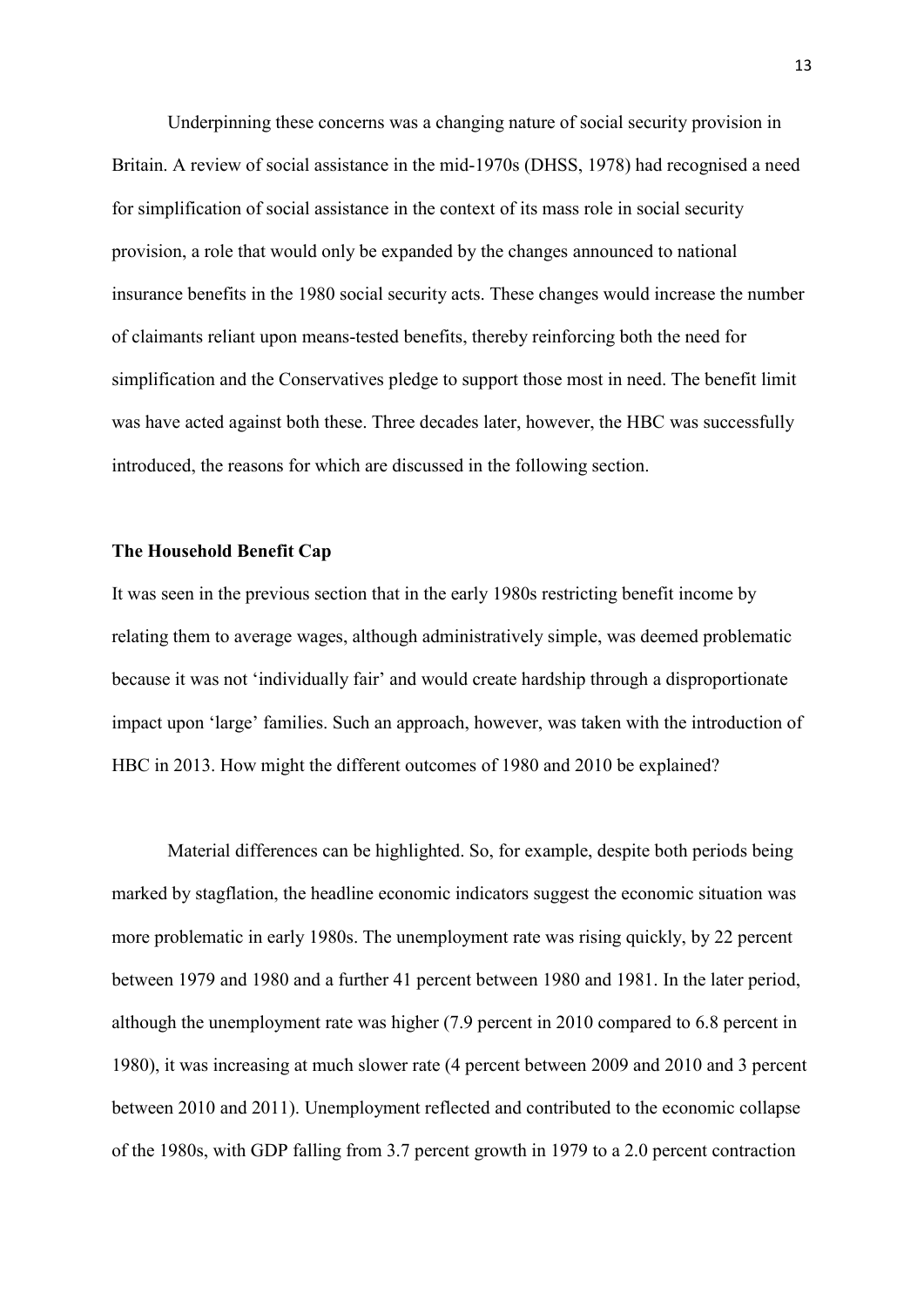in 1980. In 2010 the economy had returned to economic growth (an increase in GDP of 1.7 percent) following contractions in both 2008 (0.3 percent) and 2009 (4.2 percent). [34](#page-13-0)

In other words, the discussion of the possible introduction of a benefit limit in 1980 came amid an economic crisis, while the HBC was announced following the worse effects of the North Atlantic Financial Crisis and when Britain had returned to albeit weak economic growth. This might suggest economic conditions are important in explaining the rejection of the benefit limit in 1980 and announcement of the HBC in 2010. This, however, should not be over-emphasised. There is not an easy relationship between economic circumstances and policy change and, of course, economic circumstances do not provide policy answers. There are various possibilities that are framed by administrative, ideological and political considerations, rather than economics alone.

Administratively, the social security system had changed significantly by 2010. It was seen in the previous section, for example, that in the early 1980s the increasing importance of means-testing acted against the benefit limit. Such a limit would have complicated the administration of social assistance when its role was being extended and at a time when it was administered by hand, because computerisation had not reached local social security offices (Margetts, 1991). As the operation of the Wage Stop until 1975 had demonstrated, it was not impossible to limit benefit payments under such administrative conditions, but a benefit limit would have been staff intensive and therefore expensive to administer. By the 2010s, however, Britain had a mature social assistance benefit regime that was primarily administered digitally. Like the early 1980s, social assistance in the 2010s was facing

<span id="page-13-0"></span><sup>&</sup>lt;sup>34</sup> All figures are extrapolated from

https://www.ons.gov.uk/economy/economicoutputandproductivity/output/articles/changesintheeconomysincethe 1970s/2019-09-02.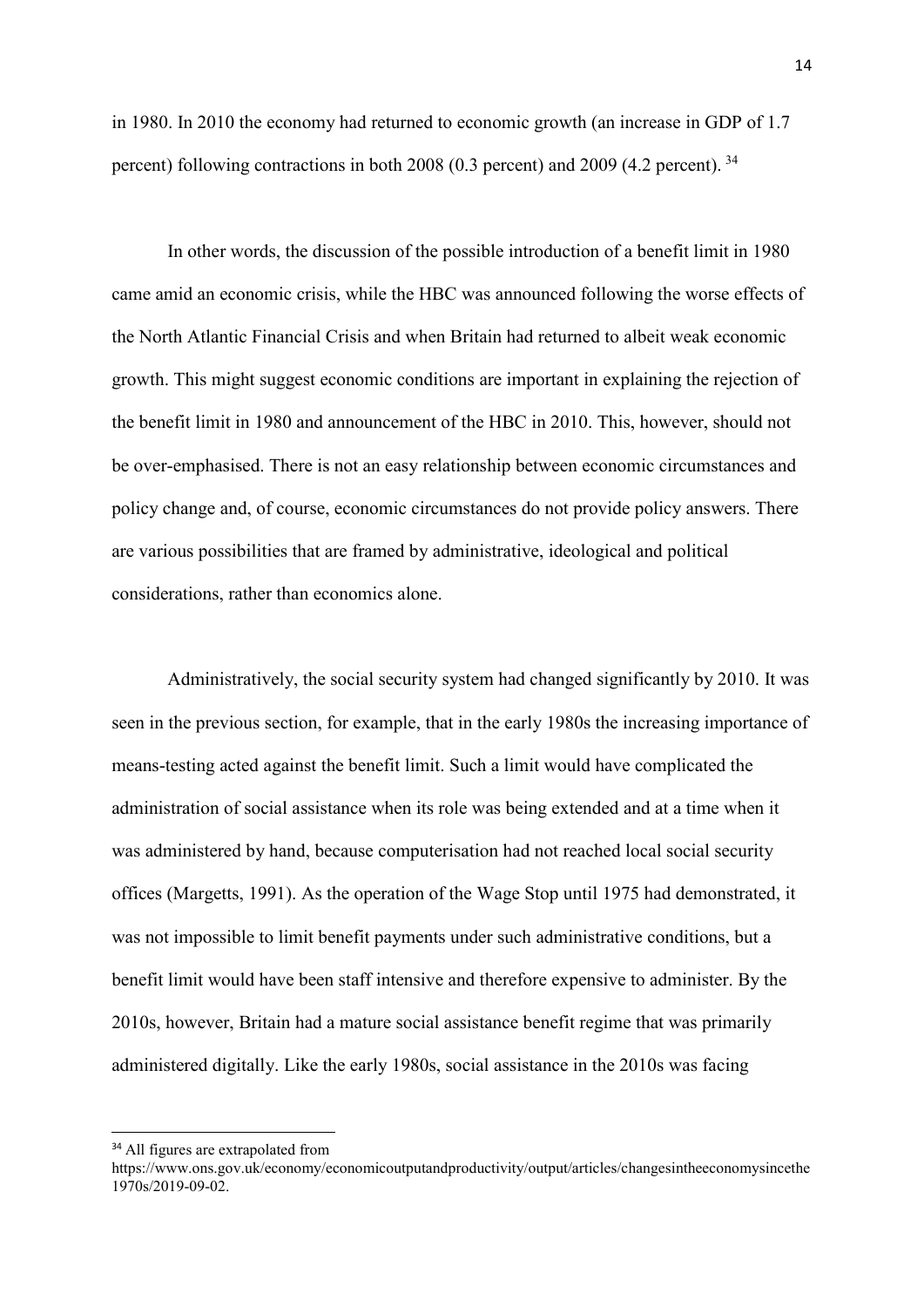substantial change. A new, single means-tested benefit (Universal Credit) was announced in 2010 as a replacement for six such benefits – but unlike the 1980s the shift to digital administration meant the HBC would not be staff-intensive and, therefore, costly to administer. In addition, the pressure for 'hardship' provision had been reduced by the government announcing in 2010 both a reduction in funding for such provision and the passing of responsibility for it to local authorities (Grover, 2012).

Harris (1992) argues that material pressures (and one could add opportunities) can only ever provide a partial analysis. She suggests, therefore, that ideas are important in explaining policy change. In macro-terms, however, the ideas framing social security were similar in 2010 to what they were in 1980. There was ideological consistency, broadly rooted in neoliberalism, between the 1980s and 2010s, which provided a general critique of the size and scope of the state. The first Thatcher government, for example, boldly proclaimed that 'public expenditure is at the heart of Britain's economic difficulties' (HM Treasury, 1979, cited in Lister, 1991, p. 91). In 2010 the 'days of big government', the Coalition government equally boldly argued, 'are over… centralisation and top-down control have proved a failure' (HM Government, 2010, p. 7). Reflecting this, and, more specifically, in both periods there was a search for substantial social security savings, which in 1980 the benefit limit was thought to not be consistent with because of its need for additional administrative staff, and in 2010 when it was seen as being an element in restraining spending on social security benefits.

In addition, in both periods work incentives were framed by discursive ideas embedded in the politics of resentment (see Hoggett *et al.*, 2013), notably appeals to 'fairness' between people in and out of work. Howe's view that it was 'offensive to many people to see a man out of work... collecting... any reasonable proportion of a national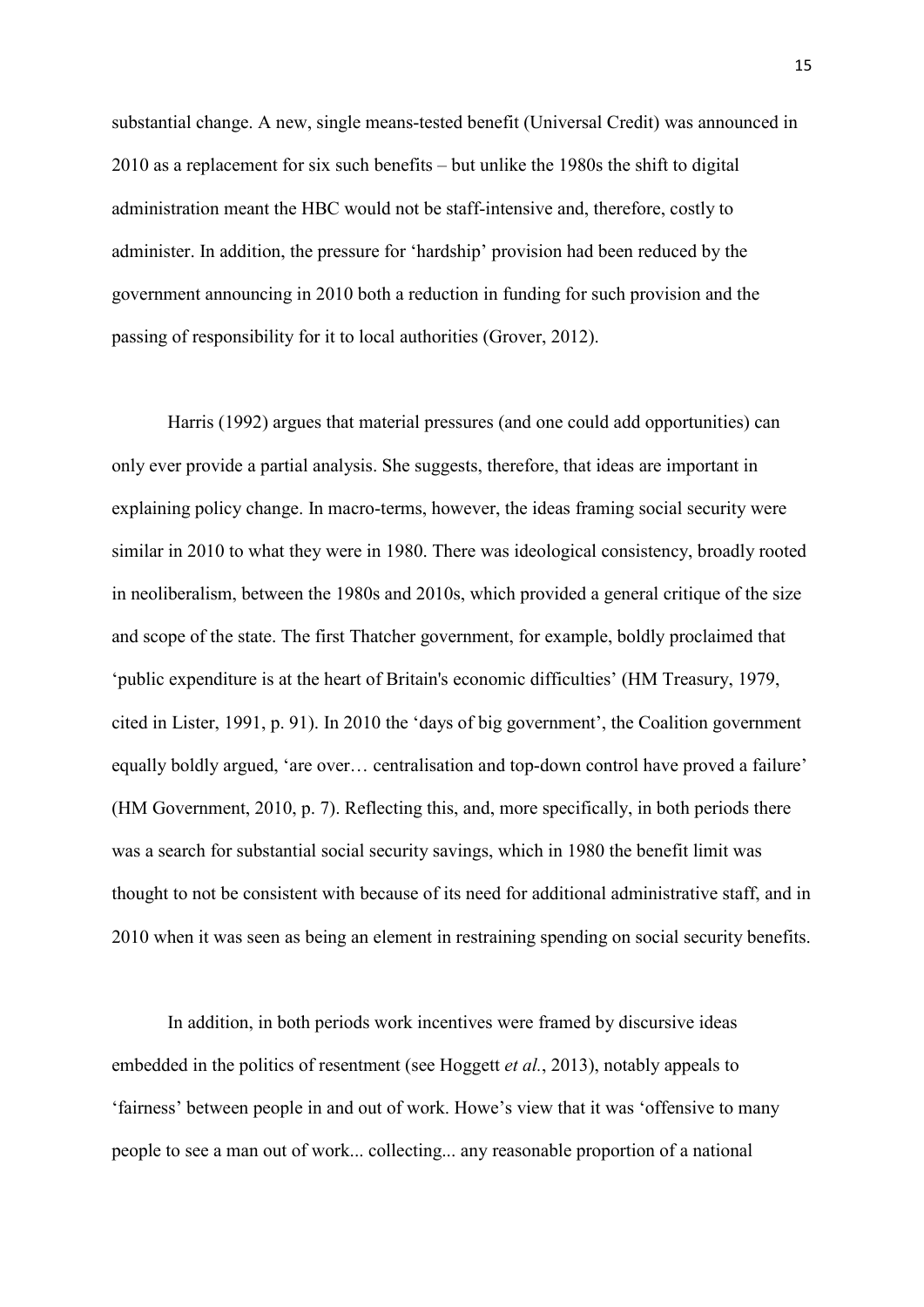average wage'[35](#page-15-0) was similar to later Prime Minister David Cameron's argument that: 'When you work hard and still sometimes have to go without the things you want because times are tough, it's maddening to know there are some people who could work but just don't want to' (cited in Jensen, 2018, p. 124). These tropes placed waged work and the perceived role of the state in disincentivising it, centre stage by drawing upon what Young (2002, p. 482) in an analysis of late modern vindictiveness describes as the 'weak spots of [the public's] character armour.'

There were, however, differences between the two periods regarding ideas relating to relationships between what was described as 'hardship' in 1980 and work incentives and in relation to institutional basis of responsibility for poverty-relief. One of the last pieces of legislation the 1997-2010 Labour governments introduced was the Child Poverty Act 2010. Its main aim was setting targets related to the eradication of child poverty by 2020/21. It received support from the political parties later forming the 2010-15 Coalition government. It might, therefore, be surprising that the Coalition sought to introduce a social security policy that, as was pointed out by the government's impact assessment (Department for Work and Pensions (DWP), 2012), would act to impoverish 'large' families. Stewart (2011, p. 176) argues that under the Coalition government families with dependent children were no longer understood as a 'priority group for welfare spending' as they had been under preceding Labour governments and, relatively speaking, it might be argued, under the Thatcher and Major Conservative governments before them.

<span id="page-15-0"></span><sup>&</sup>lt;sup>35</sup> Incentives for Low paid. Memorandum by the Chancellor of the Exchequer, 15/2/1980., para. 7(c)(iii), NA CAB/134/4444.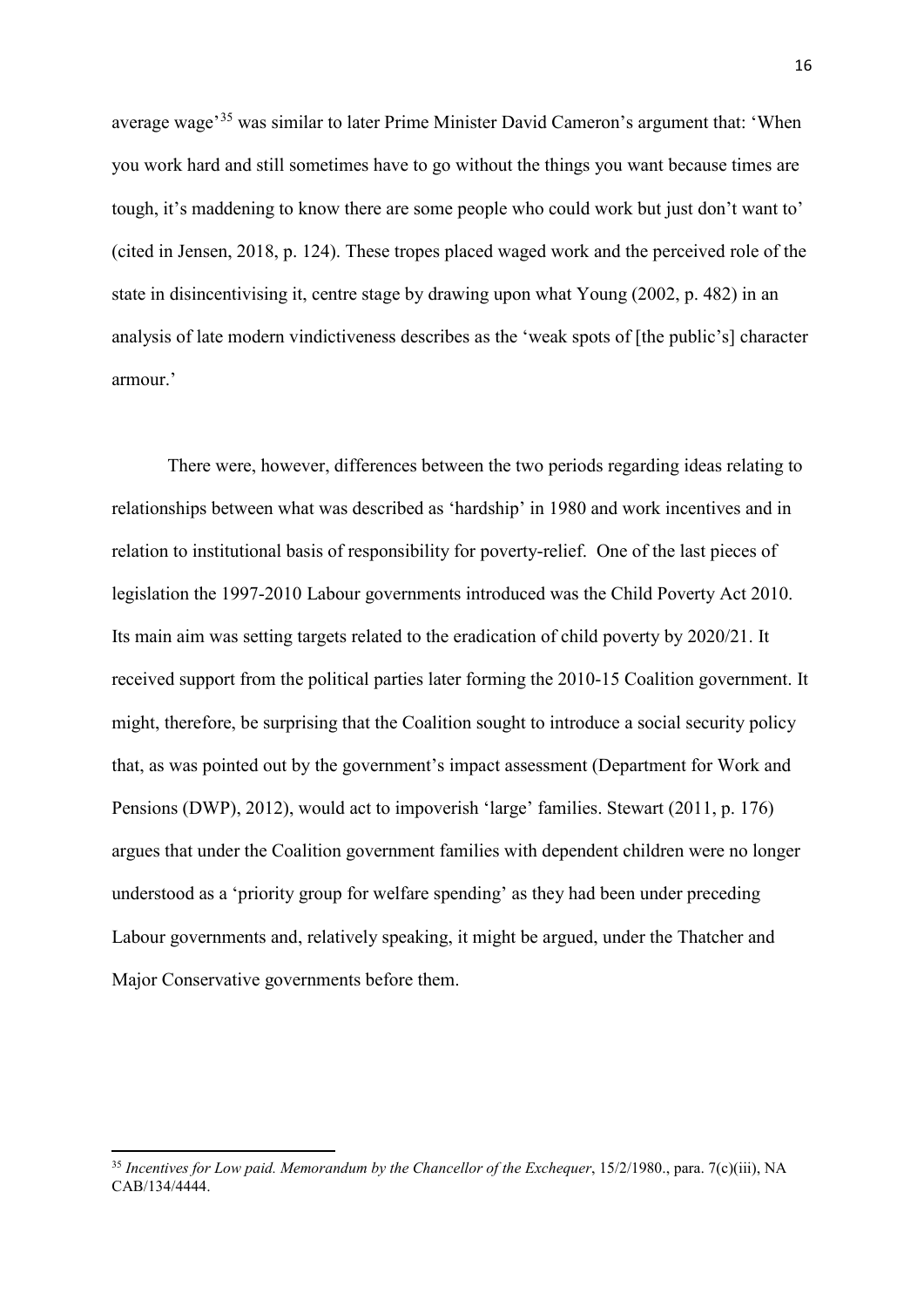As was seen above, in the first Thatcher government there were dissenting voices opposed to the benefit limit, even if their concern was with how the policy would be received and administered, rather than being concerned with its substance. Some policy makers seemingly had little difficulty with the 'hardship' that a benefit limit would cause, but there were moderating voices in the DHSS and the SBC (and one or two in the Treasury) in debates about the development of possible benefit limit. They pointed to the policy and political difficulties with restricting benefit income at a time of other cuts and a manifesto commitment to deliver 'more effective help' for those in greatest need. The relationship between financial resources and 'hardship' was highlighted, even within the context of the desire to improve work incentives.

Thirty years later ideas about the relationship between financial resources and poverty had been weakened in favour of what Page (2016, p. 94) generously describes as a 'more holistic anti-poverty strategy.' While the Parliamentary Conservative Party had supported the Child Poverty Act 2010, it also argued it would focus upon the 'causes rather than the symptoms of poverty.'[36](#page-16-0) As the Coalition government's social security green paper, *21st Century Welfare* (Secretary of State for Work and Pensions, 2010) demonstrated, work incentives were to be central to this focus. By defining wage-labour as an anti-poverty measure, those mechanisms concerned with work incentives could themselves be defined as helping to address poverty. Given Dinan's (2019) observation, noted above, that work-related activation can occur by reducing benefit levels, this was always going to be problematic for unemployed households because in this logic reduced benefit levels could be justified as being an anti-poverty measure. The 2015 Conservative manifesto made the argument. In the

https://publications.parliament.uk/pa/ld200910/ldhansrd/text/100105-0004.htm.

<span id="page-16-0"></span> <sup>36</sup> Lord David Freud, Minister for Welfare Reform,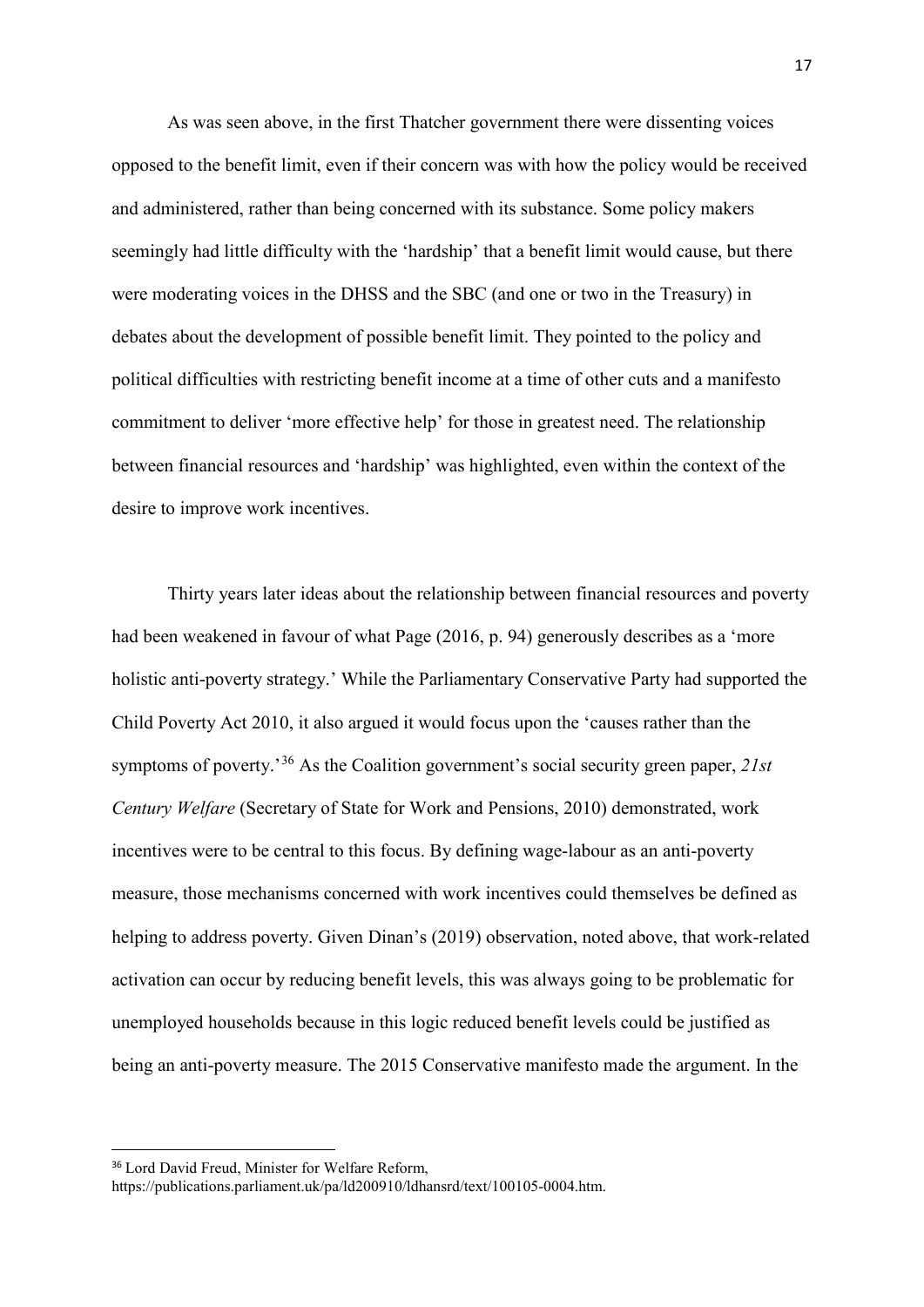context of understanding waged work as being 'the best weapon against poverty', it noted that the HBC would be reduced in value to help 'reward work'.  $37$  As a consequence, recent British governments seemingly have had few qualms about pushing families deeper into poverty in the name of work incentives. The impoverishing effects of this were recognised in the Welfare Reform and Work Act 2016. It replaced the Child Poverty Act 2010 with the Life Chances Act 2010. In doing so, it abolished the financial measure poverty targets. This was a consequence of the Conservative government's preference for addressing what it saw as the causes, rather than the symptoms, of poverty, and the fact it had little chance of meeting the targets because of the announcement in 2015 of a further £12 billion per annum cuts to social security, which included lowering the HBC.

In such observations, continuity and change with the ideas of 1980 is visible. Change is reflected in the indifference by the 2010s to the hardship that restricting benefit income would create. There had been a move away from 'social security' to a concern with waged work, reflected, for example, in the replacement of the Department of Social Security with the DWP, structured by a 'commitment to forging and consolidating the relationship between welfare and work' (McCafferty and Mooney, 2007, p. 214) . Concern about the 'welfare' of individuals has been lost to, and defined by, the relationship of individuals to waged work. In this context, penury became *the* mechanism to incentivise people to take such work. While the 1980s discussion of a benefit limit was informed by such concerns with work incentives, it was also tempered by a post-WWII institutional concern with social protection expressed by Patrick Jenkin and officials at the DHSS and the SBC, and some voices within the Treasury. By the 2010s this had been replaced by, as Carmel and Papadopoulas (2003) describe it, a concern with 'support' policies aimed at changing the behaviour of individuals.

<span id="page-17-0"></span><sup>37</sup> http://ucrel.lancs.ac.uk/wmatrix/ukmanifestos2015/localpdf/Conservatives.pdf.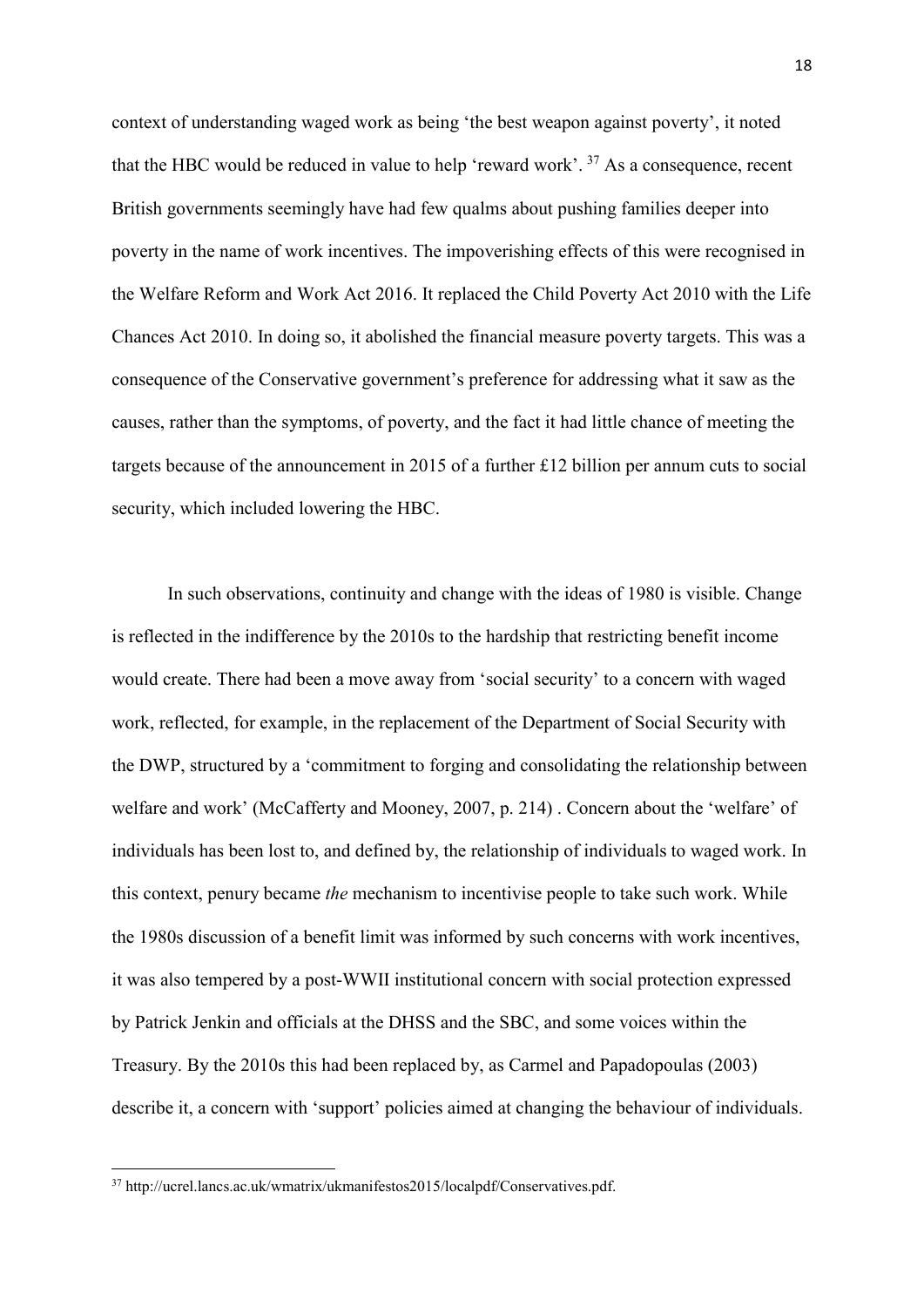Such developments did not occur to pave the way for the HBC's introduction, but they helped create a policy environment which lessened potential objections to a new benefit restriction. In brief, within government there was less concern with state's role in inducing poverty in the 2010s compared to the early 1980s. The implication was that if poverty were to be addressed, it would have to be done by institutions outside of the state in a way that maintained the incentive to work.

For working age people, the 2010's decade of 'austerity' shifted the focus from redistribution to 'predistribution'. The idea of predistribution first gained traction in Britain in the Labour Party in what can be understood as a 'weak' or 'limited' version of it (Ussher, 2012; Lansley, 2014). Then Leader of the Labour Party, Ed Miliband (2012, p. 6), for instance, argued: 'Centre‐left governments of the past tried to make work pay better by spending more on transfer payments. Centre-left governments of the future will have to also make work pay better by making work itself pay'. Such ideas helped inform critiques of the so-called 'tax credit economy' (Cameron, 2006), a neologism describing attempts to incentivise work through the supplementing of low wages via means-tested cash transfers (which, as noted above, were first introduced by the Health-led Conservative government elected in 1970). The emphasis in predistribution was upon increasing wages, rather than the state supplementing wages.

The issue of wages was raised in discussion about the possible introduction of a benefit limit in 1980. A minimum wage, officials highlighted, might appear to be 'an obvious answer' to work incentive issues.<sup>[38](#page-18-0)</sup> They, however, also acknowledged that such a

<span id="page-18-0"></span><sup>38</sup> *Work Incentives for the Lower Paid*, para. 25, NA CAB/134/4444.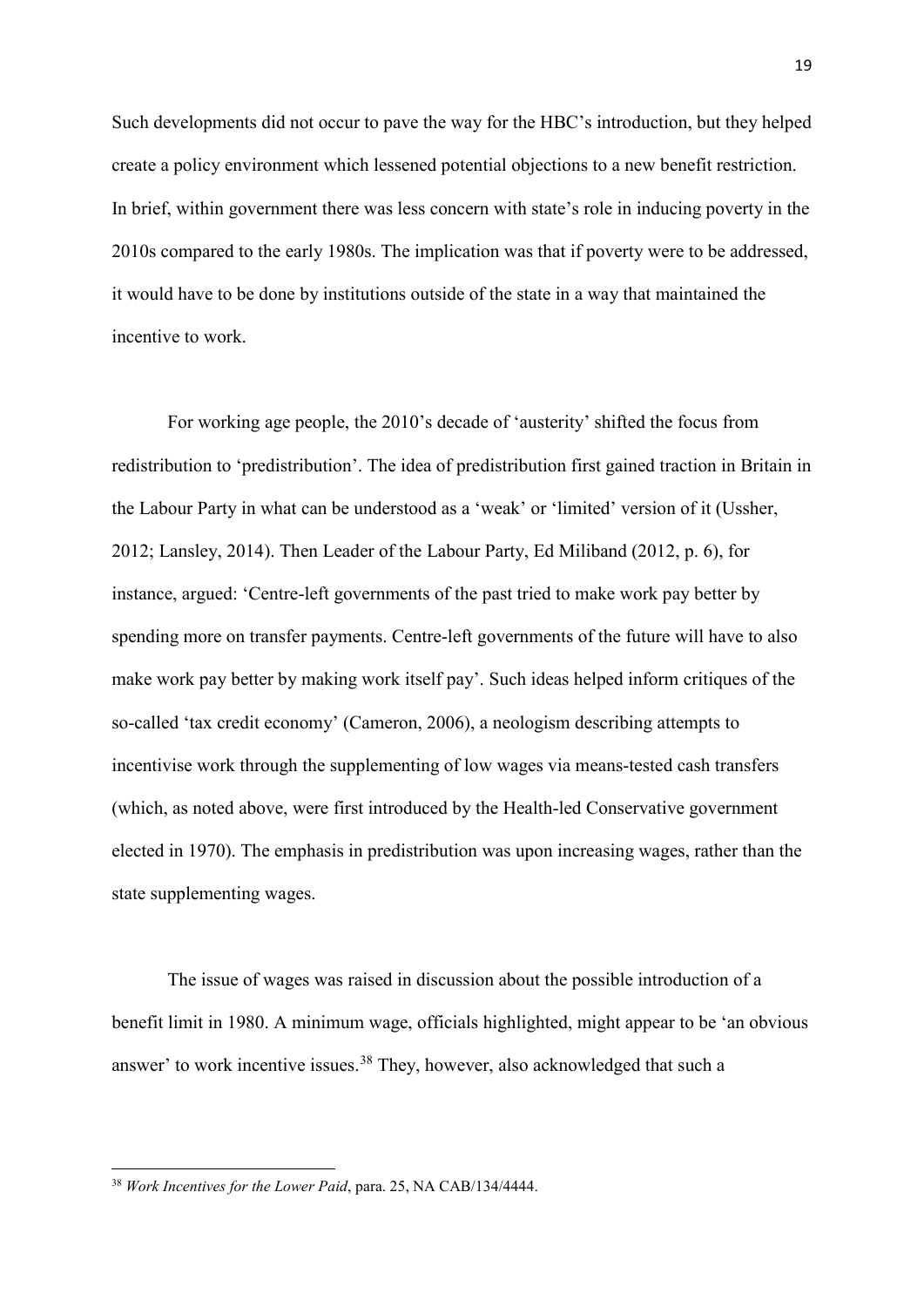development was 'against the general thrust of Government Policy.'[39](#page-19-0) The government's position was that to address unemployment the costs of employing workers had to be reduced. Hence, it abolished the remaining Wages Councils that had regulated wages in selective and various industries since the first decade of the  $20<sup>th</sup>$  century.

The situation had changed by the second decade of the  $21<sup>st</sup>$  century. Britain's firstever National Minimum Wage was introduced in 1999 by a Labour government. It was opposed by Conservative politicians who argued it would destroy jobs (see Michael Portillo, then Secretary of State for Employment, Employment Committee, 1995). In contrast, David Cameron, as the new leader of the Conservative Party, acknowledged in 2005 that the NMW had been a success. Central to Cameron's brand of Conservatism was the idea that while there was a need for collective responses to economic and social dilemmas, such responses did not have to be via the state (Ellison, 2011). As a weak form of predistribution, the NMW was consistent with such ideas, which shaped the announcement in the same 2015 Budget in which the HBC was reduced that the government intended to develop the NMW into a (mislabelled) National Living Wage for workers aged 25 or over.

The combination of the increased minimum wage and the cuts to benefits, the Chancellor of the Exchequer, George Osborne, argued, would help shift Britain 'from a low wage, high tax, high welfare economy to the higher wage, lower tax, lower welfare country.'[40](#page-19-1) Although because of their different distributional bases, increases in the minimum wage could not make up for the cuts to benefits, the former were held up as a means of offsetting cuts to benefit incomes by placing greater responsibility on non-state institutions

**.** 

<span id="page-19-0"></span><sup>39</sup> *Work Incentives for the Lower Paid*, para. 25, NA CAB/134/4444.

<span id="page-19-1"></span><sup>40</sup> https://publications.parliament.uk/pa/cm201516/cmhansrd/cm150708/debtext/150708- 0001.htm#15070837000005.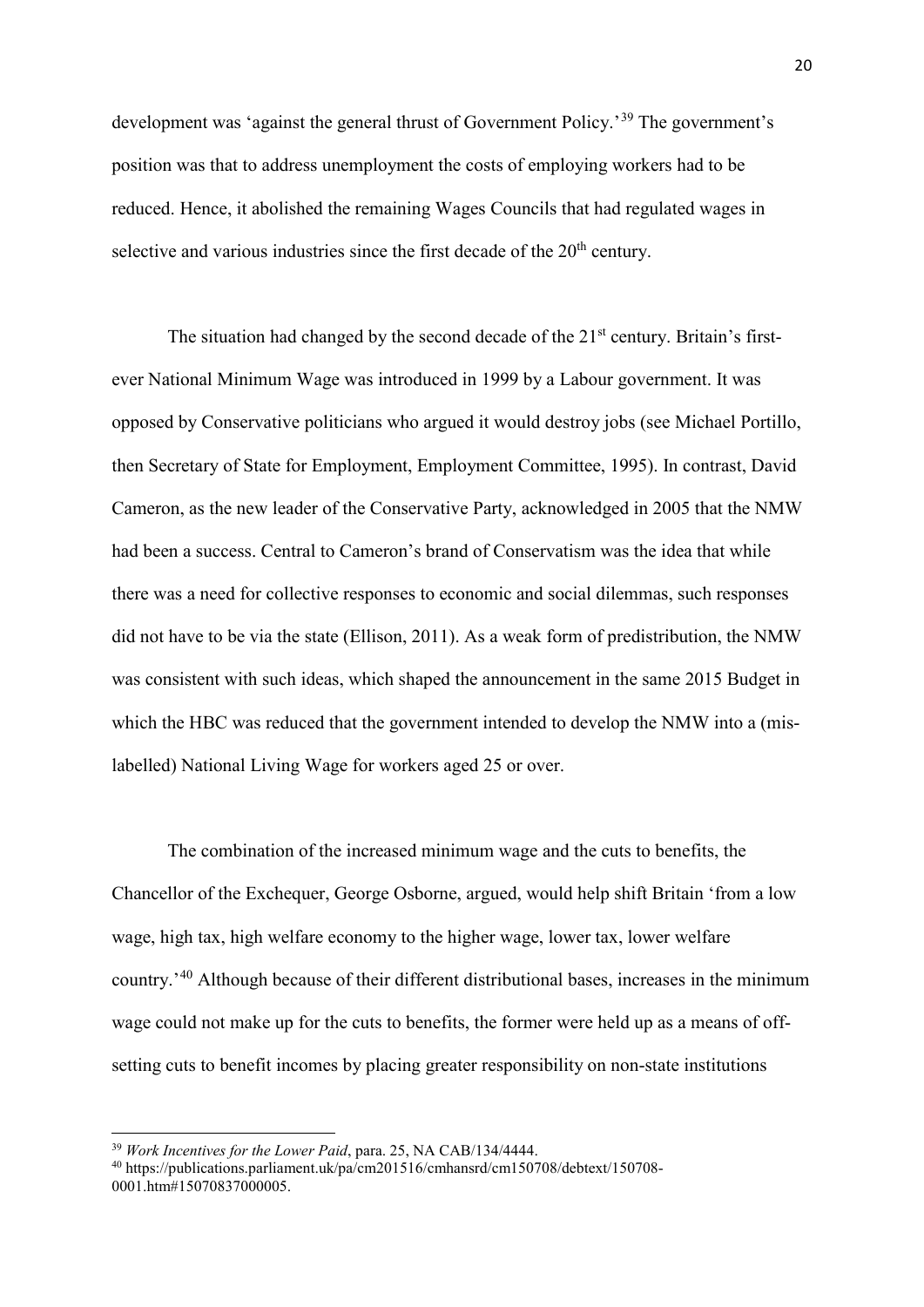(employers in this instance) for supporting workers and their families. This, it was hoped, would have had the dual effect of increasing work incentives and reducing the responsibilities of the state.

# **Conclusion**

Lister (1991, p. 103) argues that the cuts to social security benefits in 1980 'might have been considerably worse than they in fact were.' We have seen in this article that, had the Chancellor of the Exchequer got his way, they could have included the introduction of a benefit limit, introduced as a work incentive measure to help reduce unemployment and wage inflation. The benefit limit, however, was rejected. The significance of this was heightened three decades later by the announcement of the HBC in 2010. This article has demonstrated that the enduring concerns with work incentives that frame Britain's social security system, but also that those concerns are not enough to guarantee the introduction of policies aimed at increasing the financial incentive for people to take waged work. Cuts to benefits are undoubtedly a 'negative' form of work activation-type activity concerned with increasing the economic cost of not engaging in waged work. As such, they are sensitive to interpretations of political concerns with their presentation and possible impacts. In the early 1980s, it was not possible to overcome such concerns in a worsening economic situation and a commitment to the poorest people in the context of a shifting social security framework in which greater import was being placed upon means-testing through a concerted erosion of social insurance benefits. At the time, a further negative change was felt to be politically intolerable, especially when, in the words of Geoffrey Howe, such a policy would in any case not 'have a broad psychological effect in helping incentives across the board.'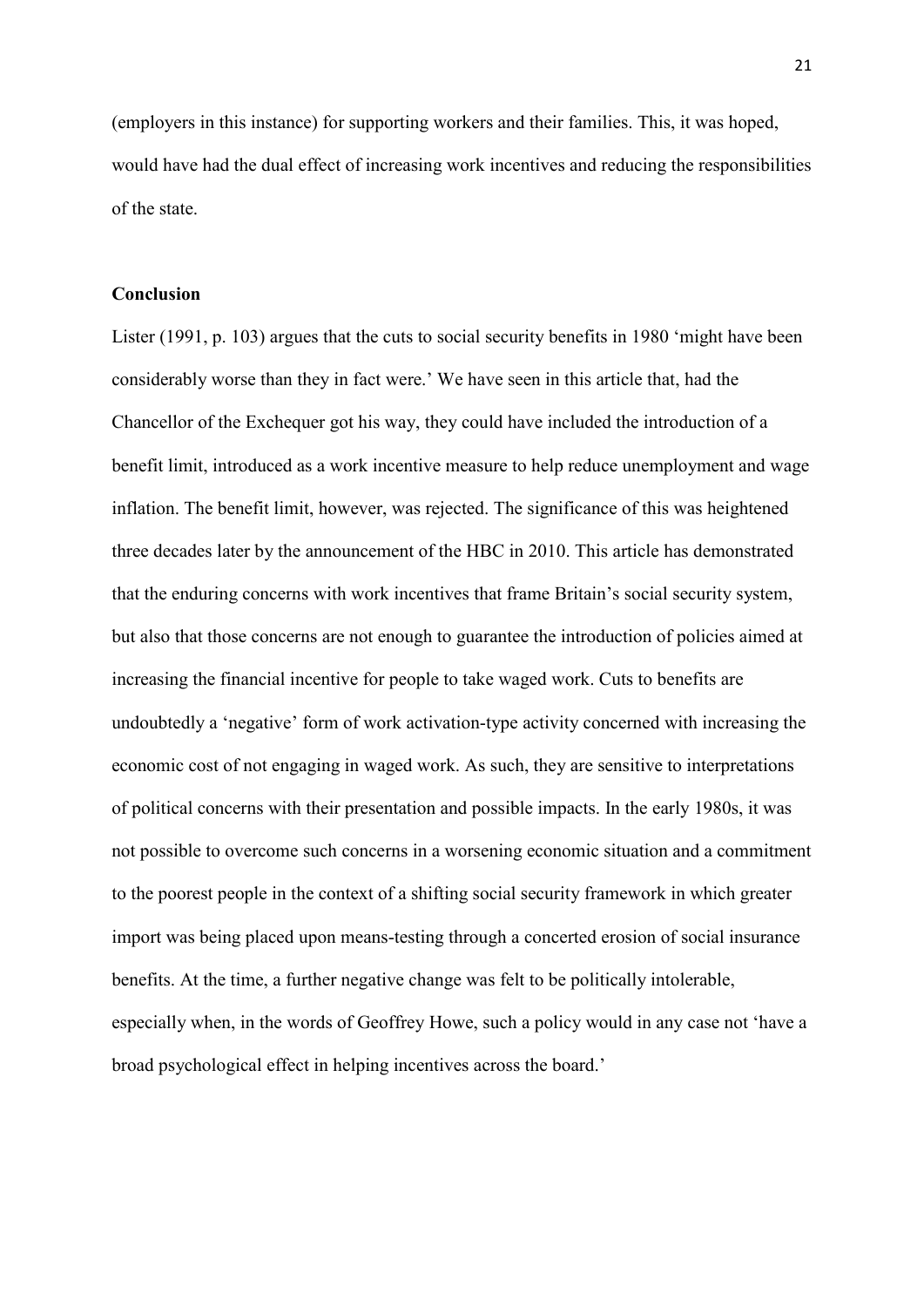Three decades later, and as part of a wider package of cuts to social security benefits, the HBC was successfully introduced. While there were economic and administrative differences between the 1980s and 2010s, that are likely to have an impact, the introduction of the HBC is better understood as reflecting shifting ideas about the roles of social security, for example, expressed in the development of the 'incentive paradigm' concerned with manipulating rational economic behaviours and the loss of concern with the hardship that would come with the introduction of a benefit restriction. In addition, was the view that institutions other than the state, notably employers in the case of the HBC, were better placed to address poverty through paying higher wages, which would also buttress work incentives while also divesting the state of such responsibilities. The criticisms highlighted during the debate about the introduction of the benefit limit in 1980, however, remain. It is a policy that is contributing to poverty. It leaves many households to which it is applied being unable to afford necessities, including adequate food, heat and rent (DWP, 2014a), and it only has a small impact on the waged work activity of a minority of claimants (DWP, 2014b).

#### **Acknowledgements**

The author would like to thank staff at the National Archives without whose work he would not have been able to access the files upon which this article is based. He would also like to thank the two anonymous referees and journal editors for their constructive comments that helped to sharpen the focus of the article.

#### **Original sources**

NA AST/36/1439 Wage Stop: consideration of abolition NA AST/36/1441 Wage Stop: consideration of abolition NA BN/13/605 'Wage stop': possible limitation on total benefit payments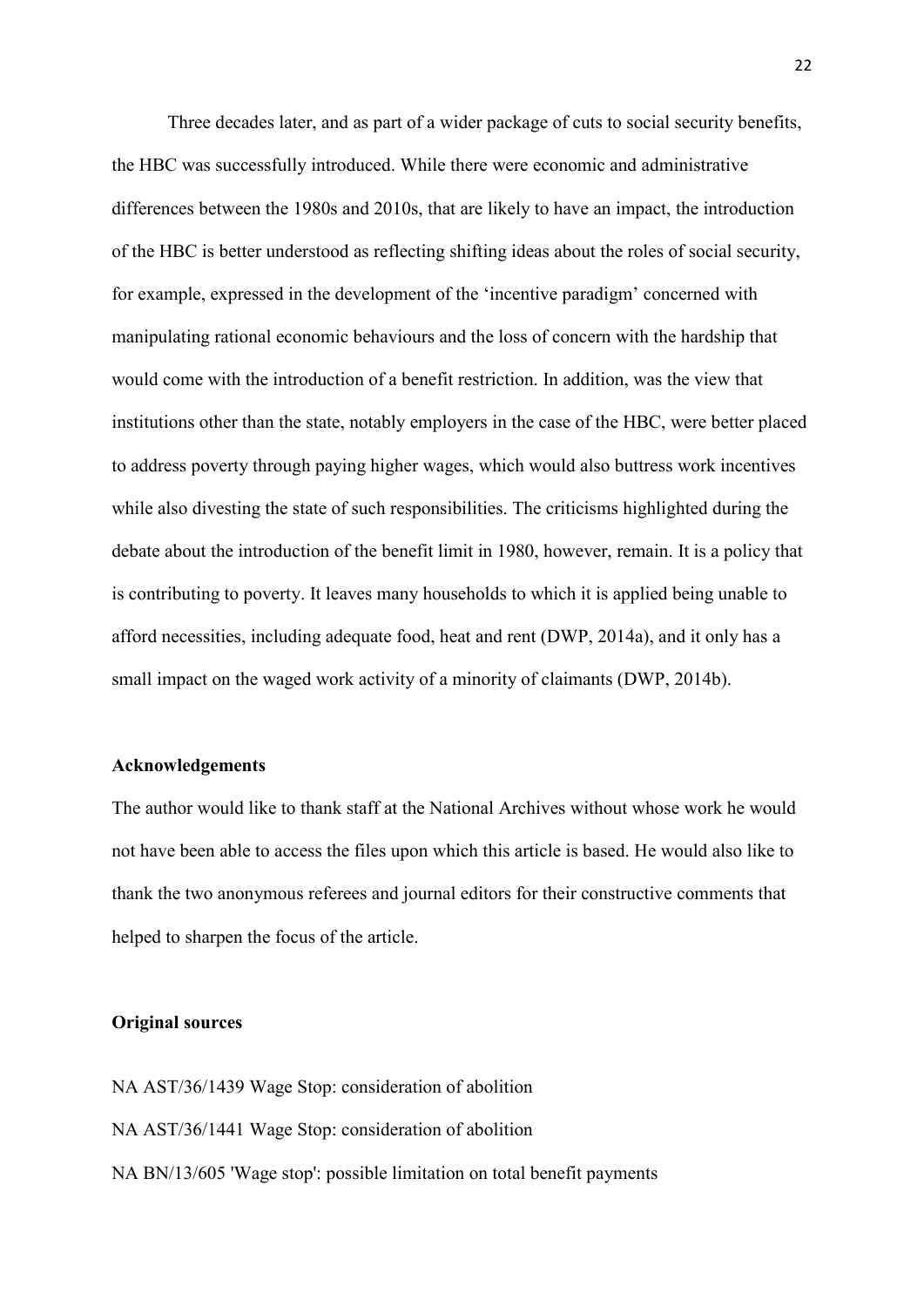NA CAB/134/4444 Ministerial Committee on Economic Strategy: papers 10-37

- NA CAB/128/66/18 Conclusions Former Reference: CC (79) 18
- NA PREM/19/1637 Social Services. Unemployment benefit: benefit limit; Family Income Supplement; taxation of social security benefits, supplementary benefits and strikers' benefits; part 4
- NA T/227/5264 Benefit income limitations: 'Wage Stop'

#### **References**

Atkinson, A. and Flemming, J. (1978) 'Unemployment, social security and incentives', *Midland Bank Review*, Autumn, 6-16.

Banting, K. (1979) *Poverty, Politics and Policy. Britain in the 1960s*, London, Macmillan.

- Barbier, J.-C. (2004) 'Systems of social protection in Europe: Two contrasted paths to activation, and maybe a third', in J. Lind, H. Knudsen, and H. Jørgensen (eds.), *Labour and Employment Regulation in Europe*, Brussels, Peter Lang
- Beatty, C. and Fothergill, S. (2014) 'The local and regional impact of the UK's welfare reforms', *Cambridge Journal of Regions, Economy and Society*, 7, 63-79.
- Benda, L., Koster, F. and van der Veen, R. (2020) 'Activation is not a panacea: active labour market policy, long-term unemployment and institutional complementarity', *Journal of Social Policy*, 49: 3, 483-506.
- Bonoli, G. (2010) 'The political economy of active labor-market policy', *Politics and Society*, vol. 38, no. 4, pp. 435–457.
- Britton, A. (1997), 'Full Employment in a Free Market', in Philpott, J (ed.), *Working for Full Employment*, London, Routledge.
- Cameron, D. (2006) *Tackling poverty is a social responsibility*, https://conservativespeeches.sayit.mysociety.org/speech/599937.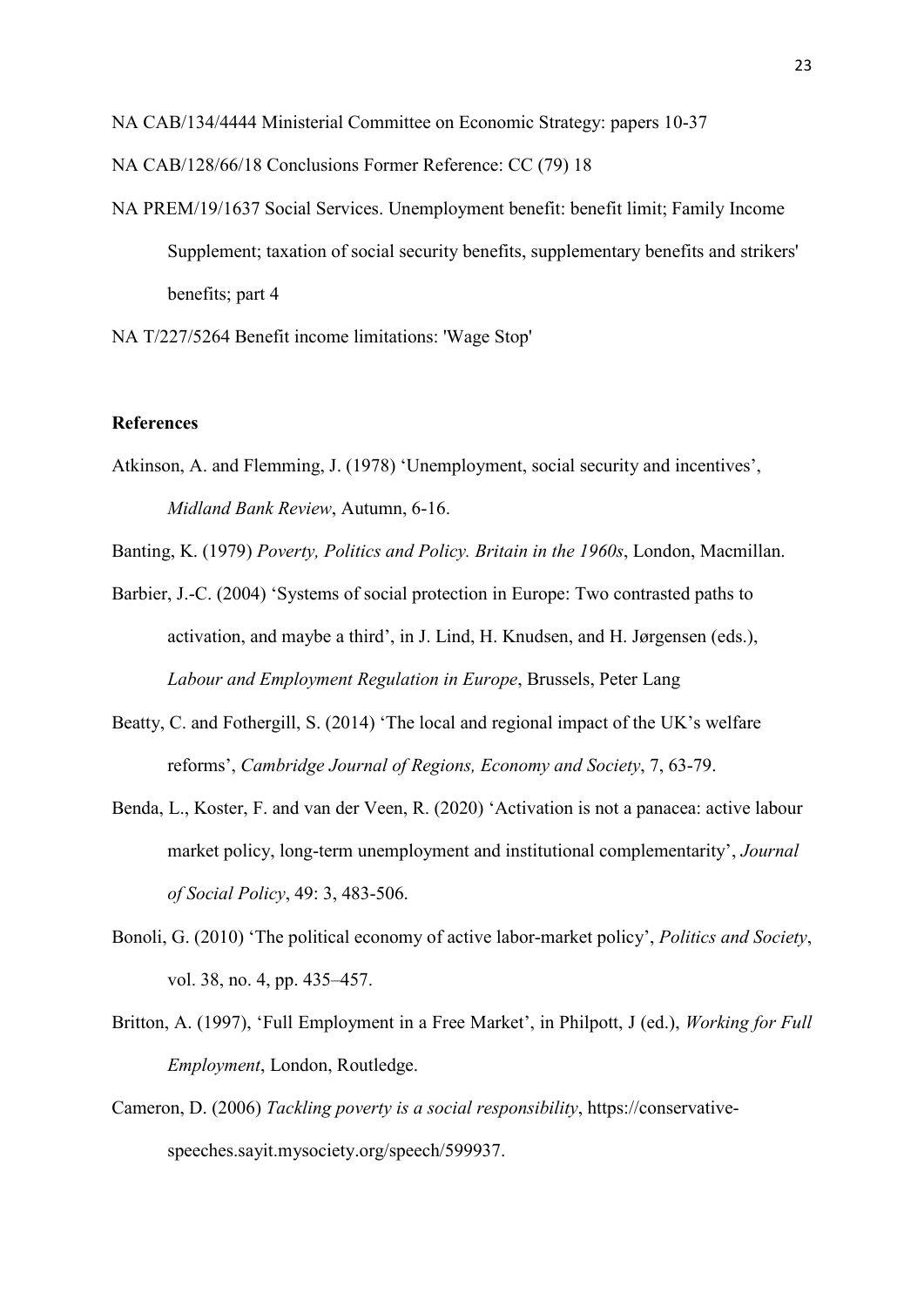- Carmel, E. and Papadopoulas, T. (2003) 'The new governance of social security in Britain', in J. Millar (ed.), *The new governance of social security in Britain*, Bristol, Policy Press.
- Checkland S. and Checkland E. (1974) *The Poor Law Report of 1834*, Harmondsworth, Penguin.
- Clark, M. (1978) 'The Unemployed on Supplementary Benefit: Living Standards and Making Ends Meet on a Low Income', *Journal of Social Policy*, 7: 4, 385-410.
- Clasen, J. and Clegg, D. (2007) 'Levels and levers of conditionality: Measuring change within welfare states', in J. Clasen and N. Siegel (eds.), *Investigating Welfare State Change. The dependence variable problem in Comparative Analysis*, Cheltenham, Edward Elgar.
- DHSS (Department of Health and Social Security) (1978) *Social Assistance*, London, DHSS.
- DWP (Department for Work and Pensions) (2012) *Benefit Cap (Housing Benefit) Regulations 2012: Impact assessment for the benefit cap*, London, DWP.
- DWP (2014a) *In-depth interviews with people affected by the Benefit Cap*, London, DWP.
- DWP (2014b) *Post-implementation effects of the Benefit Cap (wave 2 survey)*, London, DWP.
- Dinan, S. (2019) 'A typology of activation incentives', *Social Policy and Administration*, vol. 53: 1, 1-15.
- Ellison N. (2011) "The Conservative Party and the 'Big Society'", in C. Holden, M. Kilkey and G. Ramia (eds.), *Social Policy Review 23. Analysis and debate in social policy, 2011*, Bristol, Policy Press.
- Employment Committee (1995) *The Work of the Employment Department*, minutes of evidence, 23 May, HCP 458-i, London, HMSO.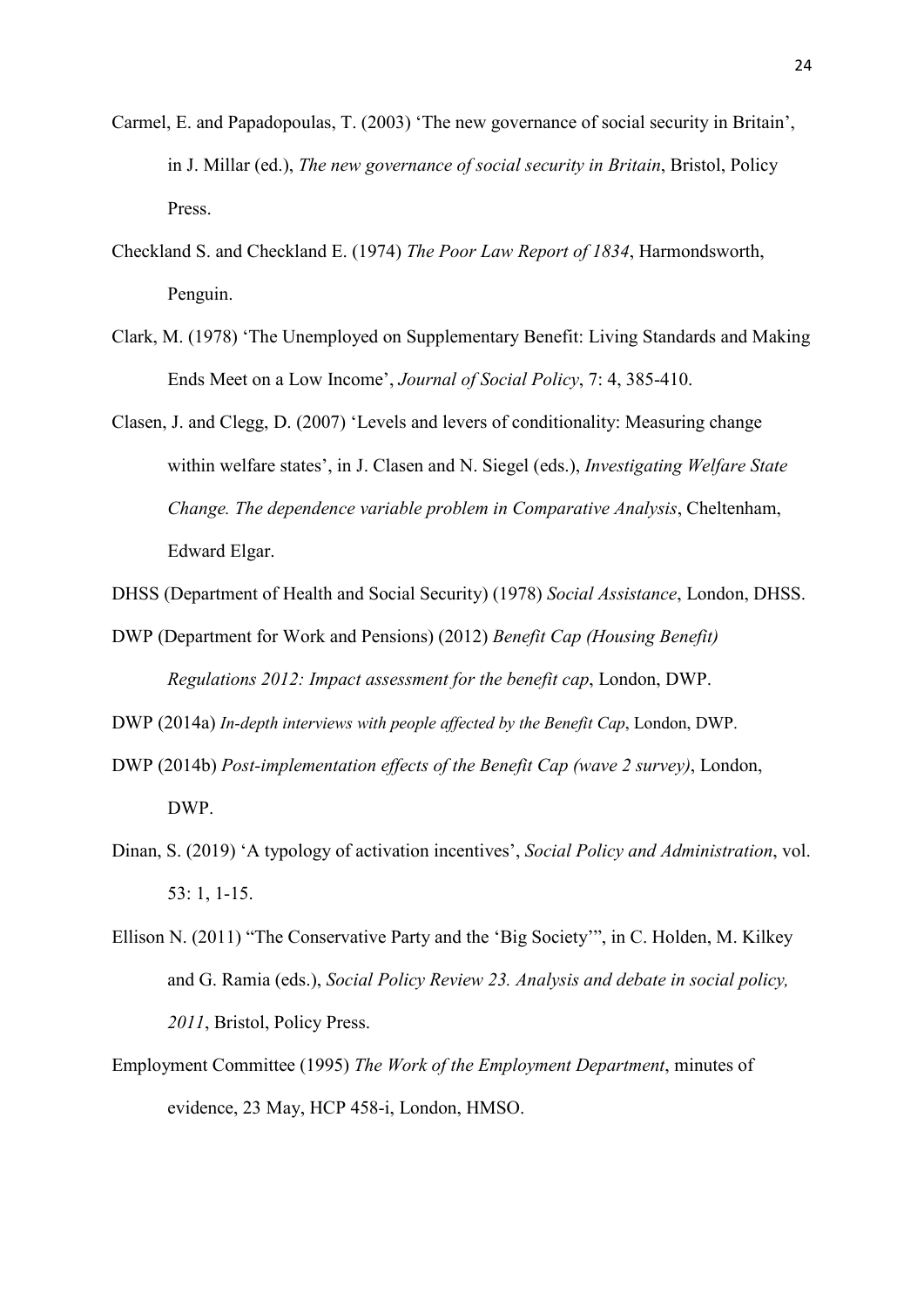- Esser, I., Ferrarini, T., Nelson, K., Palme, J. and Sjöberg, O. (2013) *Unemployment Benefits in EU Member States*, Brussels, European Commission.
- Grover, C. (2012) 'Localism and poverty in the United Kingdom: the case of Local Welfare Assistance'. *Policy Studies*, 33: 4, 349-365.
- Grover, C. (2016) *Social security and wage poverty: historical and policy aspects of supplementing wages in Britain and beyond*, Basingstoke, Palgrave Macmillan
- Hamnett, C. (2014) 'Shrinking the welfare state: the structure, geography and impact of British government benefit cuts'. *Transactions of the Institute of British Geographers*, 39: 4, 490-503.
- Harris J (1992) 'Political thought and the welfare state 1870-1940: An intellectual framework for British Social Policy', *Past and Present*, 135, 116–141.
- Hickson, K. (2010) 'Thatcherism, poverty and social justice', *Journal of poverty and social justice*, 18: 2, 135-145.
- Hillman, J. and Clarke, P. (1988) *Geoffrey Howe. A quiet revolution*, London, Weidenfeld and Nicolson.
- HM Government (2010) *The Coalition: our programme for government*, London, Cabinet Office.
- Hoggett, P., Wilkinson, H. and Beedell, P. (2013) "Fairness and the politics of resentment", *Journal of Social Policy*, 42: 3, 567-585.
- Hollingsworth, K. (2015) 'Judging children's rights and the benefit cap: (sg and others) secretary of state for work and pensions', *Child and Family Law Quarterly*, 27: 4, 445-466.
- Howell R. (1976) *Why work? A challenge to the Chancellor, London, Conservative Political Centre.*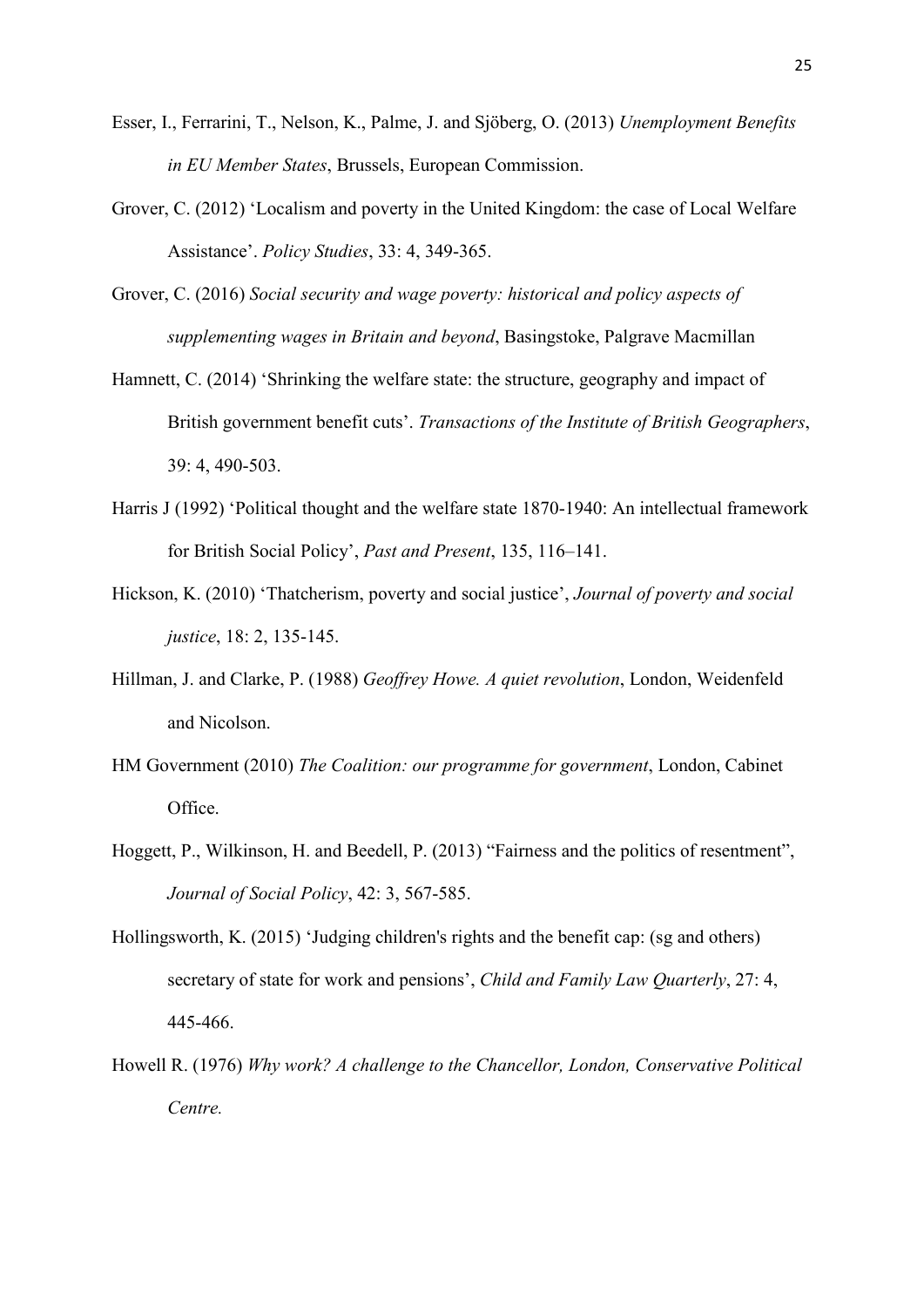- Hudson, J., Lunt, N., Hamilton, C., Mackinder, S,, Swift, C. and Meers, J. (2017) 'Nostalgia narratives? Pejorative attitudes to welfare in historical perspective: survey evidence from Beveridge to the British Social Attitudes Survey, *Journal of Poverty and Social Justice*, 24: 3, 227-243.
- Hussain, M., Ejrnæs and Larsen, E. (2020) 'Are benefit reductions an effective activation strategy? The case of the lowest benefit recipients in Denmark', *Journal of Social Policy*, https://doi.org/10.1017/S0047279420000318.
- Jensen, T. (2018) *Parenting the crisis. The cultural politics of parent-blame*, Bristol, Policy Press.
- Kay, J., Morris, C. and Warren, N. (1980) 'Tax, Benefits and the Incentive to Seek Work', *Fiscal Studies*, November, 8-25.
- Kennedy, S., Wilson, W., Apostolova, V. and Keen, R. (2016) *The Benefit Cap*, Briefing Paper Number 06294, London, House of Commons Library.
- Lammasniem, L. (2019) 'The benefit cap and infliction of poverty', *Journal of Social Welfare and Family Law*, 41: 3, 368-371.
- Lansley, S. (2014) "Britain's wages crisis–is 'predistribution' or 'redistribution' the Way Forward?", Political Quarterly, 85: 1, 3-10.
- Lister, R. (1991) 'Social security in the 1980s', *Social Policy and Administration*, 25: 2, 91- 107.
- Maki, D. and Spindler, Z. (1975) 'The effect of unemployment compensation on the rate of unemployment in Great Britain', *Oxford Economic Papers*, 27: 3, 440-454.
- Maki, D. and Spindler, Z. (1979) 'More on the effects of unemployment compensation on the rate of unemployment in Great Britain', *Oxford Economic Papers*, 31: 1, 147-164.
- Margetts, H. (1991) 'The computerization of social security: the way forward or a step backwards?', *Public Administration*, 69: 3, 325-343.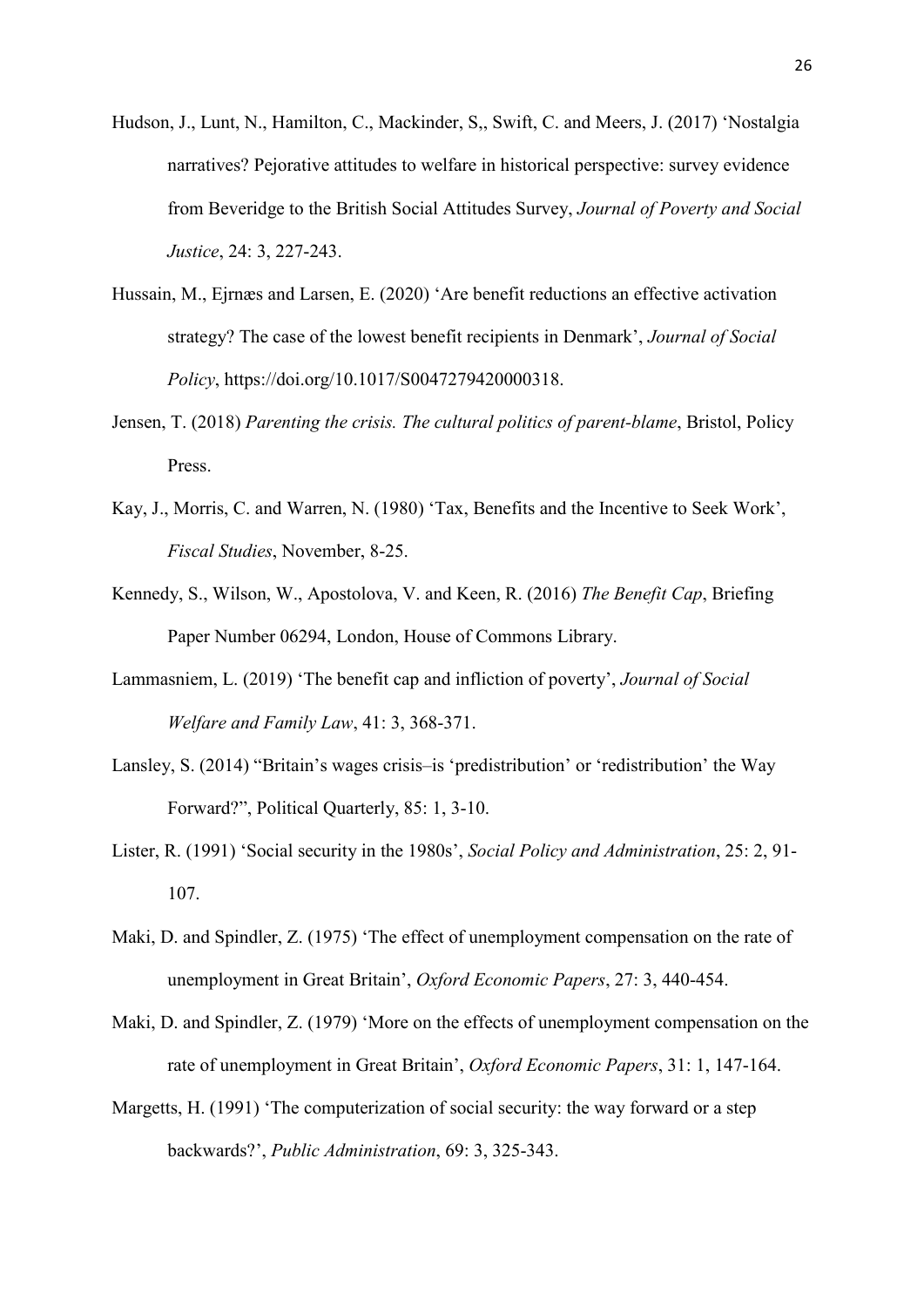- McCafferty, T. and Mooney, G. (2007) "working 'for' welfare in the grip of the 'iron' Chancellor: modernisation and resistance in the Department for Work and Pensions', in G. Mooney and A. Law (eds.) 'New Labour/hard labour. Restructuring and resistance inside the welfare industry, Bristol, Policy Press.
- Mesher, J. (1981) 'The 1980 social security legislation: The great welfare chainsaw massacre', *British Journal of Law and Society*, 8: 1, 119-128.
- Micklewright, J. (1989) 'The Strange Case of British Earnings-Related Unemployment Benefit', *Journal of Social Policy*, 18: 4, 527-548.
- Miliband, E. (2012) Labour's New Agenda, Speech delivered to Policy Network, London, 6th September 2012, London, Policy Network.
- Ministry of Social Security (1967) *Circumstances of Families*, London, HMSO.
- Nickell, S. (1980) 'A Picture of Male Unemployment in Britain', *The Economic Journal*, 90: 360, 776-794.
- Norris, G. (1978a) 'Unemployment, subemployment and personal characteristics (a) The Inadequacies of Traditional Approaches to Unemployment', *The Sociological Review*, 26: 1, 89-108.
- Norris, G. (1978b) 'Unemployment, subemployment and personal characteristics (b) Job Separation and Work Histories: the Alternative Approach', *The Sociological Review*, 26: 2, 327-348.
- Novak, T. (1988), *Poverty and the State*, Milton Keynes, Open University Press.
- O'Brien, M. and Penna, S. (1996) *Theorising welfare. Enlightenment and modern society*, London, Sage.
- Offe, C. (1984) *Contradictions of the Welfare State*, London, Hutchinson.
- Page, R. (2015) *Clear blue water. The Conservative party and the welfare state since 1940*, Bristol, Policy Press.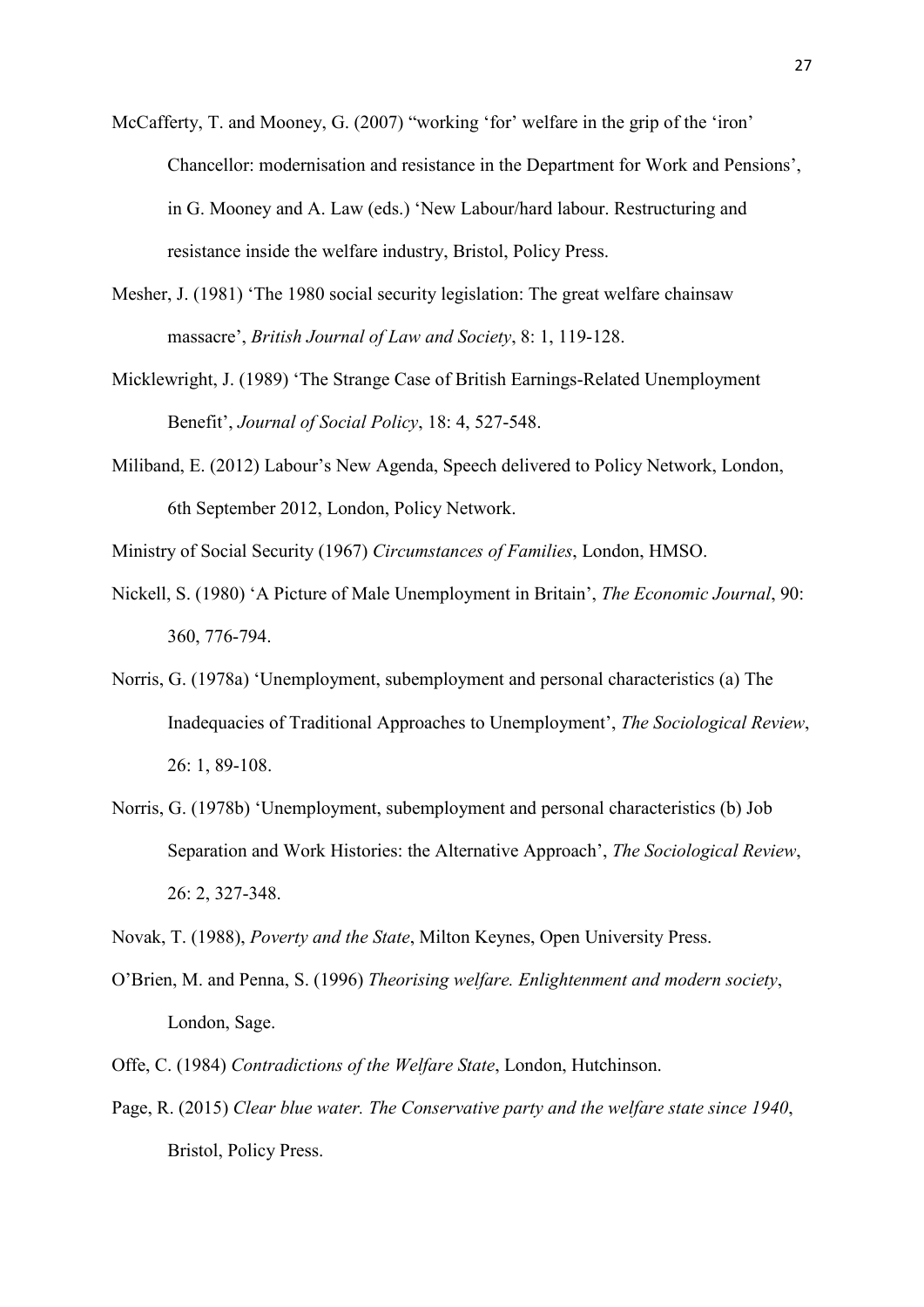- Page, R. (2016) "'Progressive' neo-liberal conservatism and the welfare state: incremental reform or long-term destruction?', in W, Fenger, J. Hudson and C, Needham (eds.), *Social Policy Review 28. Analysis and debate in social policy, 2016*, Bristol, Policy Press.
- Palmer (2015) 'The "benefit cap" scheme and the UN Convention on the Rights of the Child', *Cambridge Law Journal*, 75: 1, 34-37.
- Secretary of State for Work and Pensions (2010) *21st century welfare*, Cm 7913, London, TSO.
- Simpson, M. (2017) 'The benefit cap fails human rights test', *Journal of Social Security Law*, vol. 24, no. 3, pp. 149-154.
- Stewart, K. (2011) 'A treble blow? Child poverty in 2010 and beyond', in C. Holden, M. Kilkey and G, Ramia (eds.), *Social policy review 23. Analysis and debate in social policy, 2011*, Bristol, Policy Press.
- Torfing, J. (1999) 'Workfare with welfare: Recent reforms of the Danish welfare state', *Journal of European Social Policy*, 9: 1, 5-28.
- Ussher, K. (2012) *What is pre-distribution?*, http://www.policynetwork.net/pno\_detail.aspx?ID=4272&title=What-is-pre-distribution.
- Van der Veen, R. and Trommell, W. (1999) 'Managed liberalization of the Dutch welfare state: A review and analysis of the reform of the Dutch social security system, 1985– 1998', *Governance: An International Journal of Policy and Administration*, 12: 3, 289-310.
- Walker, R. (1998) 'Does work work?', *Journal of Social Policy*, 27: 4, 533-542.
- Whiteford, P. and Bradshaw, J. (1994), 'Benefits and incentives for lone parents: A comparative analysis', *International Social Security Review*, 47: 3/4, 69-89.